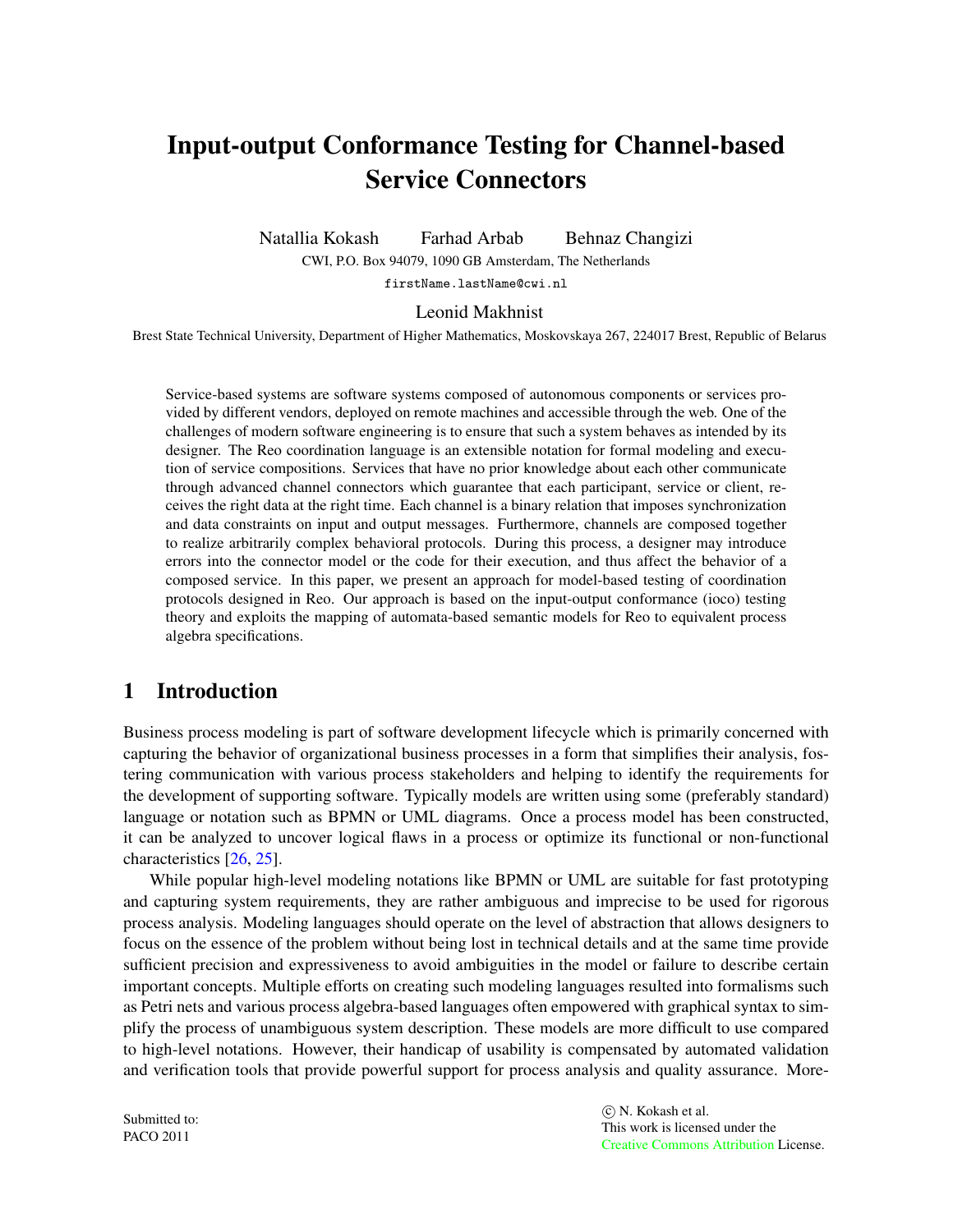over, various model-based transformation tools have been developed for major notations to assist process designers with converting high-level process models into more rigorous ones.

Reo [\[3\]](#page-15-0) is an extensible model for coordination of software components or services wherein complex connectors are constructed out of simple primitives called channels. A channel is a binary relation that defines synchronization and data constraints on its input and output parameters. By composing basic channels, arbitrarily complex interaction protocols can be realized. Previous work shows that most of the behavioral patterns expressible in BPMN or UML notations can be modeled with Reo [\[6\]](#page-15-1). We have also developed a set of tools for automated conversion of such models to Reo<sup>[1](#page-1-0)</sup>. Each Reo channel has a graphical representation and associated semantics. The most basic semantic model that currently exists for Reo relies on constraint automata [\[9\]](#page-15-2). Action constraint automata [\[22\]](#page-16-2) constitute a model that generalizes constraint automata by allowing more detailed observations on connector ports. When channels with timed, context-sensitive and probabilistic behavior are used to design a connector, more expressive models to represent the semantics of the connector are required [\[4,](#page-15-3) [7,](#page-15-4) [10\]](#page-15-5).

When using just a minimal set of channel types, it may happen that a substantial number of channels are required to construct a circuit with certain behavior. In general, it is not a trivial task to create a connector that implements a certain behavioral protocol. As any laborious process, connector implementation is error-prone and requires validation of the connector's behavior. There are several tools that can help to detect possible errors in Reo connectors. One of them is the animation engine [\[5\]](#page-15-6). This tool shows flash animated simulation of designed connectors and enables quick validation of connector designs. However, for complex connectors the number of possible traces is large and they are hard to analyze manually. Moreover, the current implementation of the animation engine is based on coloring semantics and cannot be used for reliable validation of data-dependent connectors. A more efficient analysis of Reo models can be performed with the help of simulation and model-checking tools, both specifically developed for Reo [\[8,](#page-15-7) [11,](#page-15-8) [20\]](#page-16-3) and external [\[24,](#page-16-4) [21\]](#page-16-5). For example, simulation tools *lpsxsim* and *ocis* from mCRL2 [\[2\]](#page-15-9) and CADP [\[19\]](#page-16-6) toolsets can be used to visualize execution traces of data-aware Reo networks followed by a user. Model checking tools *pbes2bool* and *evaluator* can be used to check the validity of connector properties expressed in the modal  $\mu$ -calculus formulae.

Both kinds of tools require substantial effort from the designer to analyze simulation traces or correctly express complex properties using the intricate  $\mu$ -calculus syntax. Yet another limitation of the aforementioned tools is their inability to analyze actual coordination code or protocol implementations. For example, in the context of the EU FP7 COMPAS project<sup>[2](#page-1-1)</sup> we used Reo to design business process fragments and verify their conformance to various requirements extracted from compliance documents [\[28\]](#page-16-7). These fragments are further implemented in BPEL and stored in a repository to enable their on-demand retrieval and reuse in service-based systems. While we can verify the correctness of Reo models in this scenario, we cannot judge the correctness of fragment implementations.

In this paper, we extend our previous work on verification of Reo with model-based testing facilities to automatically derive tests from connector specifications and execute them to test service coordination code or protocol implementations. We enable testing of connector designs given specifications of their expected behavior in the form of constraint automata extended with inputs and outputs. Test generation is based on the *ioco*-testing theory which uses labelled transition systems (LTS) to represent system specifications, implementations and tests and defines a formal implementation relation called *ioco* to show conformance between implementations and specifications. The encoding of automata-based behavioral semantics for Reo in process algebra mCRL2 is exploited to obtain LTS models suitable for testing Reo.

<span id="page-1-0"></span><sup>1</sup><http://reo.project.cwi.nl/cgi-bin/trac.cgi/reo/wiki/Converters>

<span id="page-1-1"></span> $^{2}$ <http://www.compas-ict.eu/>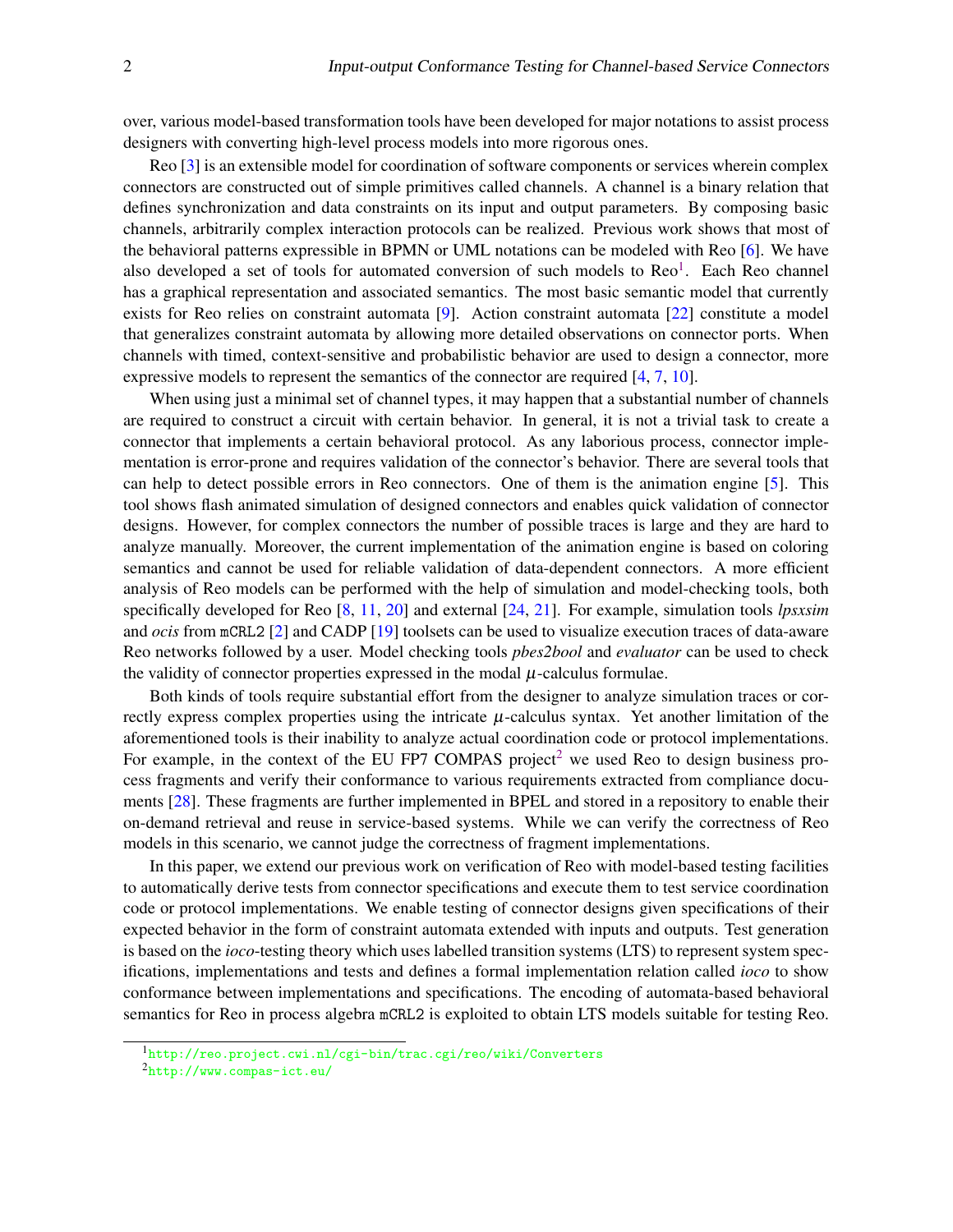

<span id="page-2-1"></span>Figure 1: Graphical representation of basic Reo channels and nodes

Together with previously developed tools for converting specifications in high-level process modeling notations such as BPMN and UML to Reo, graphical Reo networks can be used as a formal specification of business process models. In this case, Reo connectors are seen as formal specifications of processes and used to automatically derive tests to check the quality of process implementations. Since the *ioco*testing theory can be used to generate tests given specifications in any language with the LTS-based formal semantics, we can apply it to derive tests for any systems specified in Reo.

The remainder of this paper is organized as follows. In Section [2,](#page-2-0) we explain the basics of Reo. In Section [3,](#page-7-0) we briefly summarize the basics of input-output conformance (*ioco*) testing theory. In Section [4,](#page-10-0) we explain how this theory can be used to test Reo. In Section [5,](#page-13-0) we illustrate the use of model-based testing tools to analyze Reo connectors. Finally, in Section [6,](#page-15-10) we conclude the paper and outline our future work.

### <span id="page-2-0"></span>2 The Reo Coordination Language

Reo is a coordination language in which components and services are coordinated exogenously by channel-based connectors [\[3\]](#page-15-0). Connectors are essentially graphs where the edges are user-defined communication channels and the nodes implement a fixed routing policy. Channels in Reo are entities that have exactly two ends, also referred to as ports, which can be either source or sink ends. Source ends accept data into, and sink ends dispense data out of their respective channels. Although channels can be defined by users, a set of basic Reo channels (see Figure [1\)](#page-2-1) with predefined behavior suffices to implement rather complex coordination protocols. Among these channels are (i) the Sync channel, which is a directed channel that accepts a data item through its source end if it can instantly dispense it through its sink end; (ii) the LossySync channel, which always accepts a data item through its source end and tries to instantly dispense it through its sink end. If this is not possible, the data item is lost; (iii) the SyncDrain channel, which is a channel with two source ends through which it accepts data simultaneously and loses them subsequently; (iv) the AsyncDrain channel, which accepts data items through only one of its two source channel ends at a time and loses them; and (v) the FIFO channel, which is an asynchronous channel with a buffer of capacity one. Additionally, there are channels for data manipulation. For instance, the Filter channel always accepts a data item at its source end and synchronously passes or loses it depending on whether or not the data item matches a certain predefined pattern or data constraint. Finally, the Transform channel applies a user-defined function to the data item received at its source end and synchronously yields the result at its sink end.

Channels can be joined together using nodes. A node can be a *source*, a *sink* or a *mixed* node, depending on whether all of its coinciding channel ends are source ends, sink ends or a combination of both. Source and sink nodes together form the boundary nodes of a connector, allowing interaction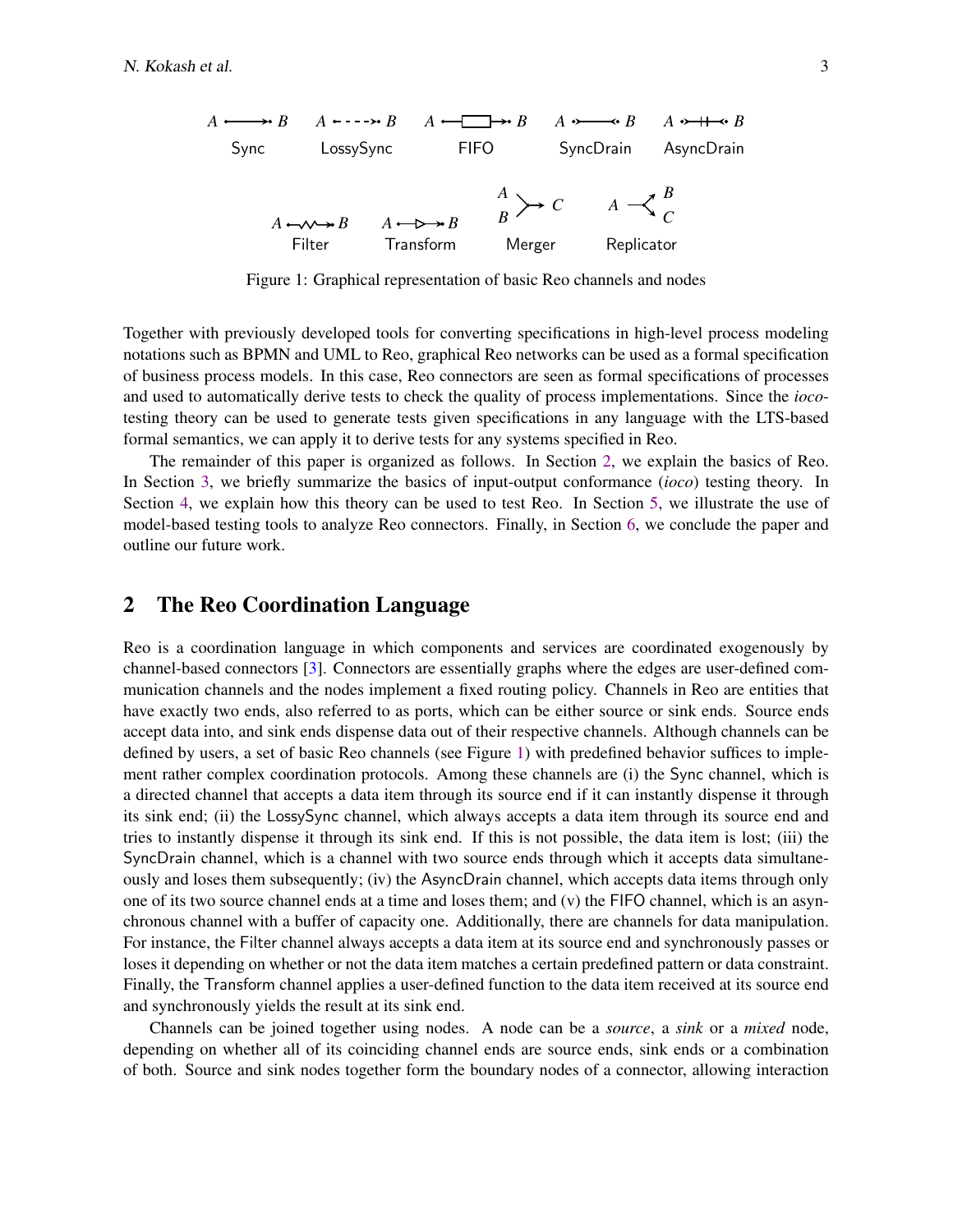$$
\{A\} d_A = 1 \{A\} d_A = 0
$$
\n
$$
\bigcirc \Rightarrow \{A, B\} d_A = d_B \qquad \{A\} \qquad \bigcirc \bigcirc \Rightarrow \{A, B\} d_A = d_B \qquad \bigcirc \text{start} \to \bigcirc \text{end}
$$
\n
$$
\{B\} d_B = 1 \{B\} d_B = 0
$$
\n
$$
\text{Sync} \qquad \text{LossySync} \qquad \text{FIFO} \qquad \text{SyncDrain}
$$
\n
$$
\{B\} \qquad \bigcirc \bigcirc \Rightarrow \{A\} \qquad \{A\} \qquad \text{expr}(d_A) \qquad \bigcirc \bigcirc \Rightarrow \{A, B\} \text{expr}(d_A) \wedge d_A = d_B \qquad \bigcirc \Rightarrow \{A, B\} d_B = f(d_A)
$$
\n
$$
\text{AssyncDrain} \qquad \text{Filter} \qquad \text{Transform}
$$
\n
$$
\{A, C\} d_A = d_C \qquad \bigcirc \bigcirc \{B, C\} d_B = d_C \qquad \bigcirc \bigcirc \{A, B, C\} d_A = d_B = d_C
$$
\n
$$
\text{Merger} \qquad \text{Replicator}
$$

<span id="page-3-0"></span>Figure 2: Constraint automata for basic Reo channels and nodes

with its environment. Source nodes act as synchronous replicators, and sink nodes as non-deterministic mergers. A mixed node combines these two behaviors by atomically consuming a data item from one of its sink ends at the time and replicating it to all of its source ends.

#### 2.1 Automata-based Semantics for Reo

The most basic model expressing formally the semantics of Reo is constraint automata [\[9\]](#page-15-2). Transitions in a constraint automaton are labeled with sets of ports that fire synchronously, as well as with data constraints on these ports. The constraint automata-based semantics for Reo is compositional, meaning that the behavior of a complex Reo circuit can be obtained from the semantics of its constituent parts using the product operator. Furthermore, the hiding operator can be used to abstract from unnecessary details such as dataflow on the internal ports of a connector.

**Definition 2.1 (Constraint automaton (CA))** *A constraint automaton*  $\mathscr{A} = (S, \mathscr{N}, \rightarrow, s_0)$  *consists of a* set of states S, a set of port names N, a transition relation  $\to \subseteq S\times 2^\mathscr{N}\times DC\times S$ , where DC is the set *of data constraints over a finite data domain Data, and an initial state*  $s_0 \in S$ .

We write  $q \stackrel{N,g}{\longrightarrow} p$  instead of  $(q, N, g, p) \in \to$ . Figure [2](#page-3-0) shows the constraint automata for the basic Reo channels. Note that we use the set  $Data = \{0, 1\}$  as data domain for the FIFO channel. The behavior of any Reo circuit composed from these channels can be obtained by computing the product of the corresponding automata.

Constraint automata in their basic form do not express all the information about Reo node communication and fail to represent the behavior of e.g. context-dependent channels. An elemental example of such channels is a LossySync channel that loses a data item only if the environment or subsequent channels are not ready to consume it, i.e., it needs the information about the states of other channels or services to decide locally what to do with its data input. To address this problem, several other semantic models for Reo were introduced.

In intentional automata [\[16\]](#page-16-8) we distinguish two sets of ports in their transition labels, a request set and a firing set. The request set models the context, i.e., the readiness of the channel ports to accept/dispense data, while the firing set models the actual flow of data through the circuit ports. Accounting for the requests that have arrived but have not been fired yet introduces additional states in the model. Due to this fact, intentional automata rapidly become large and difficult to manipulate.

Connector coloring [\[14\]](#page-16-9) describes the behavior of Reo in a compositional fashion by coloring the parts of the circuit using different colors that match on connected ports. The basic idea in this model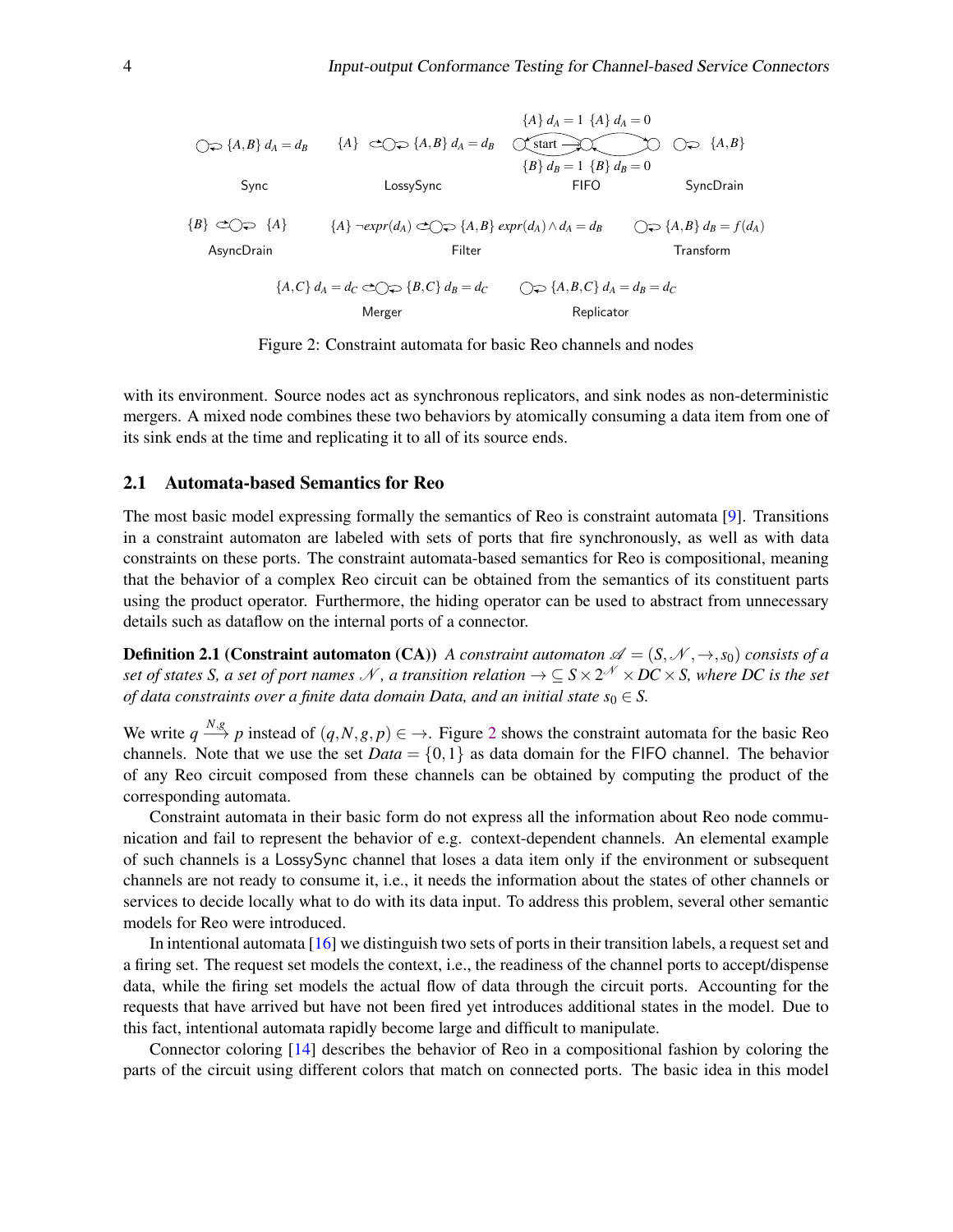

<span id="page-4-0"></span>Figure 3: Examples of coloring semantics for Reo channels and nodes

is to associate *flow* and *no-flow* colors to channel ends. When three colors are used, the model captures context-dependent behavior by propagating negative information about the exclusion of dataflow through the connector. This model is used currently as a theoretical basis for Reo circuit animation and simulation tools. Figure [3](#page-4-0) shows examples of coloring semantics for basic Reo channels and connectors.

In action constraint automata (ACA) [\[22\]](#page-16-2), we distinguish several kinds of actions triggered on channel ports to signal the state changes of the channel. Formally, ACA can be defined as follows:

**Definition 2.2 (Action constraint automaton (ACA))** *An action constraint automaton*  $\mathscr{A} = (S, \mathscr{N}, \rightarrow, s_0)$ *consists of a set of states S, a set of action names* N *derived from a set of port names* M *and a set of admissible action types*  $\mathscr{T}$ *, a transition relation*  $\to \subseteq S \times 2^\mathscr{N} \times DC \times S$ , where DC is the set of data *constraints over a finite data domain Data, and an initial state*  $s_0 \in S$ .

We introduce an injective function  $act: M \times T \rightarrow N$  to define action names for each pair of a port name and an action type observed on the port. For example, the function  $act(m, \alpha) = \alpha \cdot m$ , for  $m \in \mathcal{M}, \alpha \in \mathcal{T}$ , where  $\cdot \cdot$  is a standard concatenation operator, can be used to obtain a set of unique action names given sets of distinctive Reo port names and types of observable actions. This model can be used, e.g., to represent a sequential data flow within a synchronous region and account for time delays in synchronous channels by distinguishing port blocking and unblocking events as well as the start and the end of data transfer through a port. Coloring semantics can also be represented in a form of ACA using three actions to convey the possibility of data *flow* as well as *requiring* and *giving reasons* for *no-flow*.

#### <span id="page-4-1"></span>2.2 Process algebra-based Semantics for Reo

In our recent work [\[24\]](#page-16-4), we represented the aforementioned semantic models for Reo using the process algebra mCRL2. This allowed us to apply a set of verification tools developed for this specification language to analyze Reo connectors.

The basic notion in mCRL2 is the action. Actions represent atomic events and can be parameterized with data. Actions in mCRL2 can be synchronized. In this case, we speak of multiactions which are constructed from other actions or multiactions using the so-called synchronization operator |, such as the multiaction  $a|b|c$  of simultaneously performing the actions  $a, b$  and  $c$ . The synchronization operator is commutative, i.e., multiactions  $a|b$  and  $b|a$  are equivalent. The special action  $\tau$  (tau) is used to refer to an internal, unobservable action. Processes are defined by process expressions, which are compositions of actions and multiactions using a number of operators. Among the basic operators are the following: (i) *deadlock* or *inaction* δ, which does not display any behavior; (ii) *alternative composition*, written as *p* + *q*, which represents a non-deterministic choice between the processes *p* and *q*; (iii) *sequential composition*, written  $p \cdot q$ , which means that *q* is executed after *p*, assuming that *p* terminates; (iv) the *conditional operator* or the *if-then-else* construct, written as  $c \rightarrow p \diamond q$ , where *c* is a data expression that evaluates to true or false; (v) *summation*  $\Sigma_{d:D}$  *p* where *p* is a process expression in which the data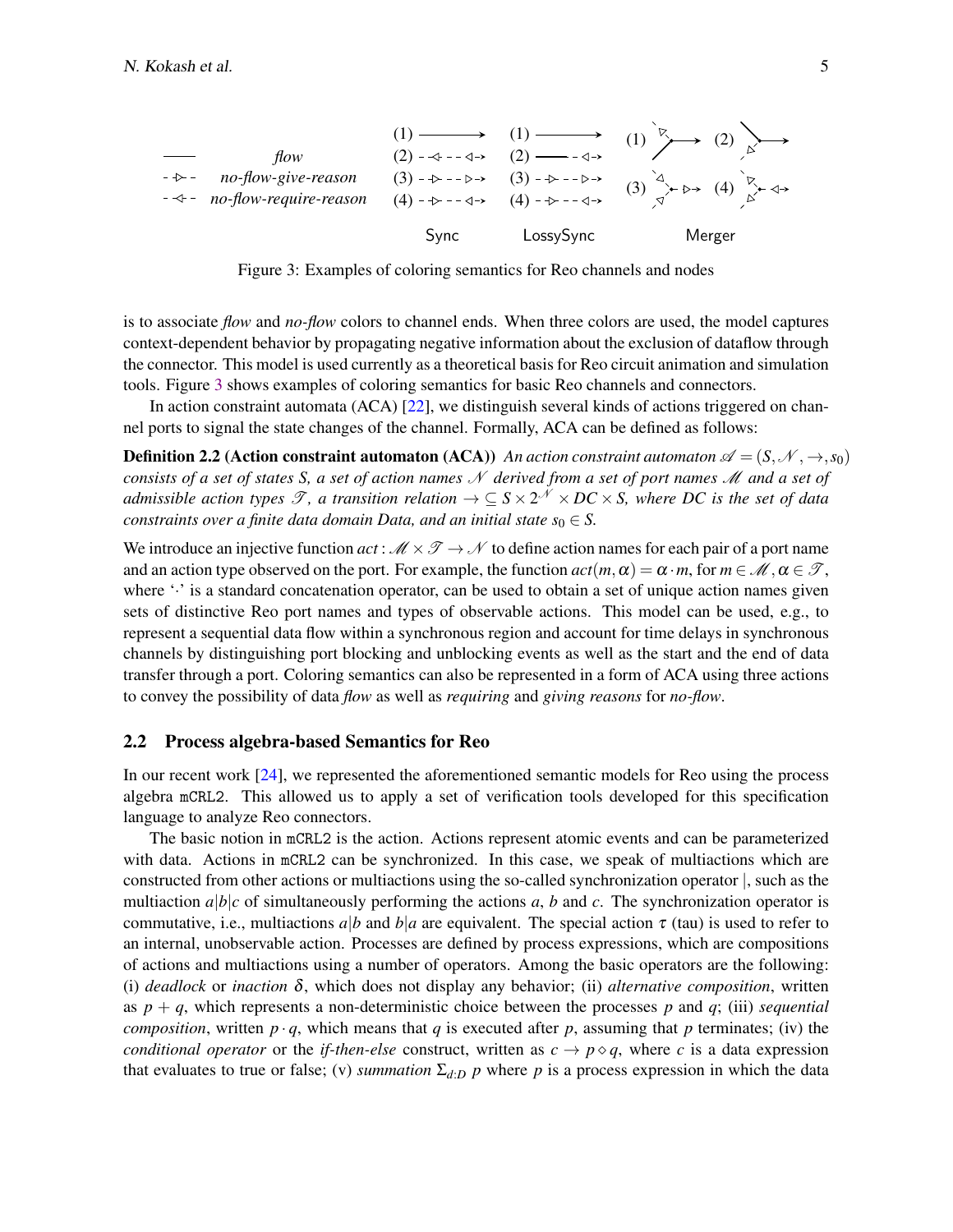<span id="page-5-1"></span>

| Table 1: mCRL2 encoding for channels and nodes: CA semantics                           |  |  |  |  |  |
|----------------------------------------------------------------------------------------|--|--|--|--|--|
| Sync = $\Sigma_{d:Data} A(d) B(d) \cdot$ Sync                                          |  |  |  |  |  |
| LossySync = $\Sigma_{d:Data}$ $(A(d) B(d)+A(d))$ · LossySync                           |  |  |  |  |  |
| SyncDrain = $\Sigma_{d_1,d_2:Data}$ $A(d_1) B(d_2) \cdot S$ yncDrain                   |  |  |  |  |  |
| AsyncDrain = $\Sigma_{d:Data}(A(d) + B(d)) \cdot$ AsyncDrain                           |  |  |  |  |  |
| $FIFO(f:DataFIFO) = \sum_{d:Data}$                                                     |  |  |  |  |  |
| $(isEmpty(f) \rightarrow A(d) \cdot FIFO(full(d)) \diamond B(e(f)) \cdot FIFO(empty))$ |  |  |  |  |  |
| Filter = $\Sigma_{d:Data}$ $(exp(d) \rightarrow A(d) B(d) \diamond A(d))$ . Filter     |  |  |  |  |  |
| Transform = $\Sigma_{d:Data} A(d) B(f(d))$ · Transform                                 |  |  |  |  |  |
| Merger $=\sum_{d:Data} (A(d) C(d)+B(d) C(d))$ Merger                                   |  |  |  |  |  |
| Replicator = $\Sigma_{d:Data} A(d) B(d) C(d) \cdot$ Replicator                         |  |  |  |  |  |
| Router = $\Sigma_{d:Data}$ $(A(d) B(d)+A(d) C(d))$ · Router                            |  |  |  |  |  |

variable *d* may occur, used to quantify over a data domain *D*; (vi) *parallel composition* or *merge*  $p \parallel q$ , which interleaves and synchronizes the multiactions of  $p$  with those of  $q$ , where synchronization is governed by a communication function (see below); (vii) *allow*  $\nabla_V(p)$ , where only actions in *p* from the set *V* are allowed to occur; (viii) the *encapsulation*  $\partial_H(p)$ , where *H* is a set of action names that are not allowed to occur; (ix) the *renaming operator*  $p_R(p)$ , where *R* is a set of renamings of the form  $a \rightarrow b$ , meaning that every occurrence of the action *a* in *p* is replaced by the action *b*; (x) the *communication operator*  $\Gamma_C(p)$ , where *C* is a set of communications of the form  $a_0$ ...| $a_n \mapsto c$ , which means that every group of actions  $a_0$ ...] $a_n$  within a multiaction is replaced by the action *c*; (xi) *hiding*  $\tau_I(p)$ , which renames all actions in *I* of *p* into τ. It is possible to define recursive processes in mCRL2. However, allow, encapsulation, hiding and communication operators can not be used within recursive processes. Structured operational semantics for the aforementioned mCRL2 operators can be found in [\[2\]](#page-15-9).

The mCRL2 language provides a number of built-in datatypes (e.g., boolean, natural, integer) with a set of usual arithmetic operations. Moreover, an arbitrary structured type in mCRL2 can be declared by a construct of the form

$$
\text{sortS} = \text{struct } c_1(p_1^1; S_1^1, \ldots, p_1^{k_1}; S_1^{k_1})?r_1 \mid \ldots \mid c_n(p_n^1; S_n^1, \ldots, p_n^{k_n}; S_n^{k_n})?r_n;
$$

This construct defines the type *S* together with constructors  $c_i$ :  $S_i^1 \times \ldots \times S_i^{ki} \to S$ , projections  $p_i^j$  $i : S \rightarrow S_i^j$ *i* , and type recognition functions  $r_i: S \rightarrow \text{Bool}$ .

The mCRL2 toolset allows users to verify software models specified in the mCRL2 language. It includes a tool for converting mCRL2 specifications into linear form (a compact symbolic representation of the corresponding LTS), a tool for generating explicit LTSs from linear process specifications (LPS), tools for optimizing and visualizing these LTSs, and many other useful facilities. A detailed overview of the available software can be found at the mCRL2 web site<sup>[3](#page-5-0)</sup>.

The presence of multiactions in mCRL2 makes it possible to compositionally map Reo to process specifications and compose a connector by synchronizing actions on joint ports. Thus, mCRL2 models for Reo circuits are generated in the following way: observable events, i.e., data flow on the channel ends, are represented as atomic actions, while data items observed at these ports are modeled as parameters of these actions. Analogously, we introduce a process for every node and actions for all channel ends meeting at the node. The encodings for the basic Reo channels and nodes are listed in Table [1.](#page-5-1)

<span id="page-5-0"></span><sup>3</sup><http://www.mcrl2.org/>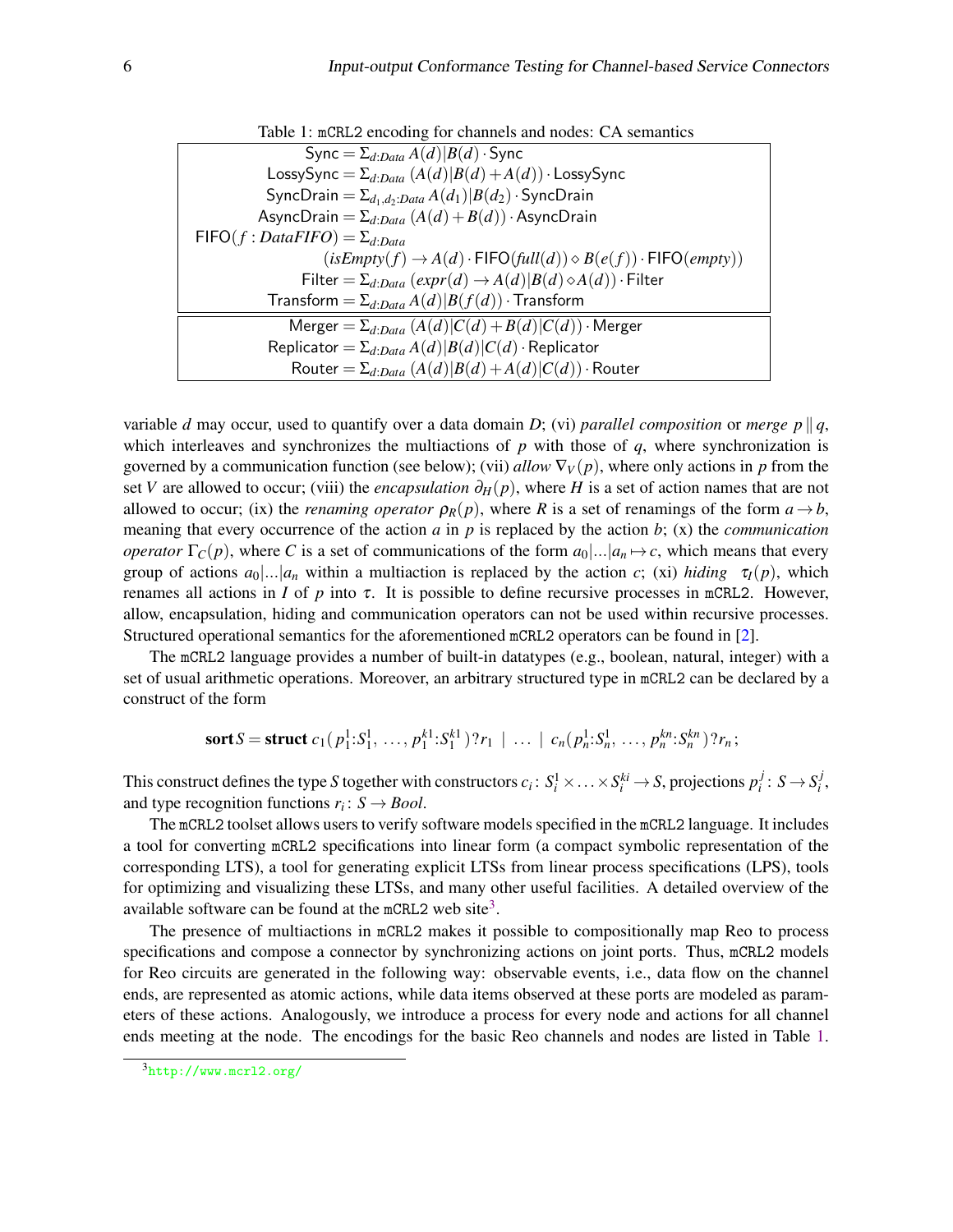Given process definitions for all channels and nodes, a composite process that models a complete Reo connector is built by forming a parallel composition of these processes and synchronizing actions for coinciding node/channel ends. Node/channel end synchronization is enforced using the mCRL2 operators communication and encapsulation. For example, an mCRL2 process for the replicator circuit in Figure [1](#page-2-1) can be formed from three synchronous channels

 $Sync1 = A|X_1 \cdot Sync1$ ,  $Sync2 = Y_1|B \cdot Sync2$ ,  $Sync3 = Z_1|C \cdot Sync3$ 

and a replicator node

ReplicatorNode =  $X_2|Y_2|Z_2$ . ReplicatorNode

applying the communication and blocking operators to their parallel composition:

$$
\begin{array}{c}\text{ReplicatorCircuit}=\partial_{\{X_1,Y_1,Z_1,X_2,Y_2,Z_2\}}\big(\Gamma_{\{X_1|X_2\rightarrow \tau,Y_1|Y_2\rightarrow \tau,Z_1|Z_2\rightarrow \tau\}}(\text{Symc1}\parallel\text{Sync2}\parallel\text{Sync3}\parallel\text{ReplicatorNode})\big);\end{array}
$$

Here we assume that the sink end  $X_1$  of the channel Sync1 is connected to the source end  $X_2$  of the node ReplicatorNode, while sink ends  $Y_2$  and  $Z_2$  of the node are connected to source ends  $Y_1$  and  $Z_1$  of channels Sync2 and Sync3. Optionally, the mCRL2 hiding operator can be employed for abstracting the flow in selected nodes. For simplicity, we omitted the encoding of data parameters in this example.

For the treatment of data we assume, in the context of a given connector, a global datatype given as the custom sort *Data*. Given such a datatype, we can use the mCRL2 summation operator to define data dependencies imposed by channels. For the FIFO channel we additionally define the datatype

#### sort *DataFIFO* = struct *empty*?*isEmpty* | *full*(*e*:*Data*)?*isFull*

which allows us to specify whether the buffer of the FIFO channel is empty or full, and if it is full, what value is stored in it. Additionally, we introduce a special kind of node, Join, which synchronizes all ends of incoming channels, forms a tuple of data items received and replicates it to the source ends of all outgoing channels. More details on data handling in Reo and mCRL2 can be found in [\[24\]](#page-16-4).

Table [2](#page-7-1) shows the mCRL2 encodings for the basic Reo channels and nodes according to the ACA model with four actions: *block* and *unblock* actions are used to establish port communication within a single transaction and release channel ports involved in such a transaction, respectively. The *start* and *finish* actions are used to represent the start and the end of dataflow through a blocked channel port. In our encoding, we use prefix letters *b*, *u*, *s* and *f* in front of Reo port names to denote block, unblock, start and finish actions observed on these ports. Since data support in the new translation is analogous to the case of the CA-based translation, we omit its discussion here and for simplicity show only the data-agnostic mapping. As in the CA approach, we construct nodes compositionally. Given process definitions for all channels and nodes, a composite process that models the complete Reo connector is built by forming a parallel composition of these processes and synchronizing communicating actions for the coinciding node/channel ends.

To incorporate the colorings in our encoding in mCRL2, we represent colors as data parameters of actions [\[24\]](#page-16-4). However, since the summation over a finite domain in mCRL2 is just an alternative choice of the same action with various parameters, we can represent every parameterized action as an alternative choice of several non-parameterized actions. This allows us to represent coloring semantics as shown in Table [3.](#page-7-2) For every port *X*, we consider three actions, *wX*, *rX* and *gX* which are abbreviations for actions *flow*, *no-flow-require-reason*, and *no-flow-give-reason* observations on channel ports. The advantage of this approach over the use of parameterized actions is the possibility to hide no-flow labels.

Thus, the process algebra mCRL2 provides a common ground for expressing most important semantic models for Reo preserving their compositionality.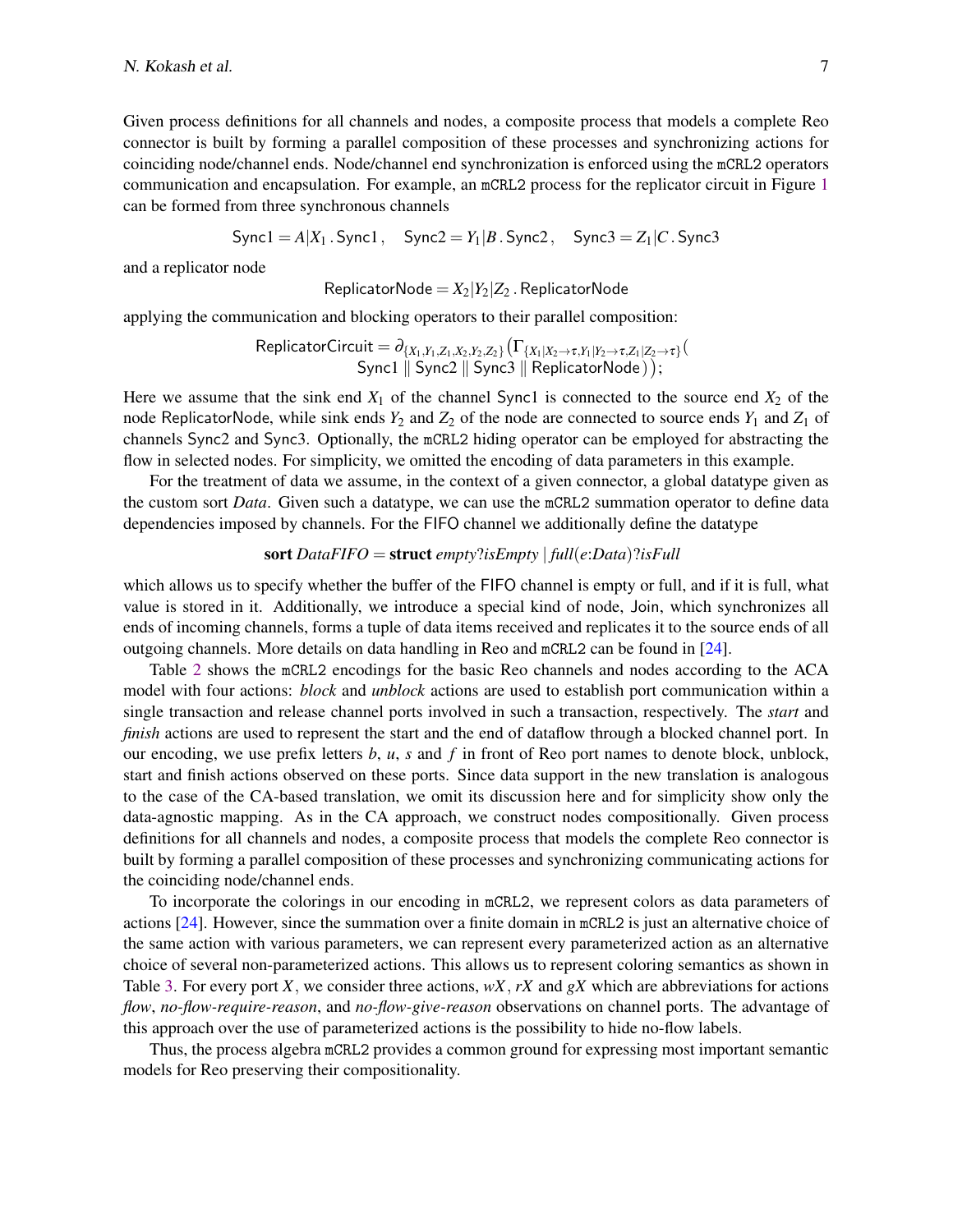<span id="page-7-1"></span>Table 2: mCRL2 encoding for channels and nodes: ACA semantics

| Sync = $bA bB \cdot sA sB \cdot fA fB \cdot uA uB \cdot$ Sync                                             |
|-----------------------------------------------------------------------------------------------------------|
| LossySync = $(bA bB \cdot sA sB \cdot fA fB \cdot uA uB + bA \cdot sA \cdot fA \cdot uA) \cdot$ LossySync |
| SyncDrain = $bA bB \cdot ($                                                                               |
| $sA \cdot (sB \cdot (fA \cdot fB + fB \cdot fA + fA fB) + fA \cdot sB \cdot fB + sB fA \cdot fB) +$       |
| $sB\cdot (sA\cdot (fA\cdot fB+fB\cdot fA+fA fB)+fB\cdot sA\cdot fA+sA fB\cdot fA)+$                       |
| $sA sB \cdot (fA \cdot fB + fB \cdot fA + fA fB)) \cdot uA uB \cdot S$ yncDrain                           |
| AsyncDrain = $(bA \cdot sA \cdot fA \cdot uA + bB \cdot sB \cdot fB \cdot uB) \cdot$ AsyncDrain           |
| $FIFO(f: Data FIFO) = isEmpty(f) \rightarrow bA \cdot sA \cdot fA \cdot uA \cdot FIFO(full) \diamond$     |
| $bB \cdot sB \cdot fB \cdot uB \cdot \text{FIFO}(empty)$                                                  |
| Merger = $(bA bC \cdot sA sC fA fC.uA uC+$                                                                |
| $bB bC \cdot sB sC fB fC \cdot uB uC) \cdot$ Merger                                                       |
| Replicator = $bA bB bC \cdot sA sB sC \cdot fA fB fC \cdot uA uB uC \cdot Replicator$                     |

<span id="page-7-2"></span>Table 3: mCRL2 encoding for channels and nodes: coloring semantics

 $\text{Symc} = (wA|wB + rA|gB + gA|rB + gA|gB) \cdot \text{Symc}$ LossySync =  $(wA|wB + wA|gB + gA|rB + gA|gB)$  · LossySync  $\text{SyncDrain} = (wA|wB + rA|gB + gA|rB + gA|gB) \cdot \text{SyncDrain}$ AsyncDrain =  $(wA|gB + gA|wB + rA|wB + rB|wA + gA|gB)$  · AsyncDrain  $FIFO(f: DataFIFO) = isEmpty(f) \rightarrow ((wA|rB + wA|gB) \cdot FIFO(full) +$  $(gA|rB+gA|gB) \cdot$ FIFO $(empty)) \diamond$  $((rA|wB+gA|wB)\cdot\text{FIFO}(empty)+$  $(rA|gB+gA|gB)\cdot$ FIFO(*full*))  $M = \frac{M}{gB}$   $\frac{dM}{dV}$   $\frac{dM}{dV}$   $\frac{dM}{dV}$   $\frac{dM}{dV}$   $\frac{dM}{dV}$   $\frac{dM}{dV}$   $\frac{dM}{dV}$   $\frac{dM}{dV}$   $\frac{dM}{dV}$   $\frac{dM}{dV}$   $\frac{dM}{dV}$   $\frac{dM}{dV}$   $\frac{dM}{dV}$   $\frac{dM}{dV}$   $\frac{dM}{dV}$   $\frac{dM}{dV}$   $\frac{dM}{dV}$   $\frac{$  $Replicator = (wA|wB|wC + rA|rB|gC + rA|gB|rC + gA|gB|gC)$  · Replicator

# <span id="page-7-0"></span>3 Input-output Conformance Testing

In this section, we briefly introduce a model-based test generation theory for testing input-output conformance (*ioco*) of an implementation and a given specification [\[30\]](#page-16-10). Transition labels in (action) constraint automata represent sets of simultaneously observable actions on Reo ports with enabling guards while in the original definitions on LTS each transition refers to a single observable action. As follows from our mapping of constraint-automata-based semantics of Reo to LTS, each set of transition labels  $\{A, B, C\}$ in a CA corresponds to a transition with a unique action label  $A|B|C$  in the corresponding LTS, which further can be renamed to an action *ABC*. Assuming that the semantics of Reo is given in a form of such LTS, we can apply the *ioco* testing theory to test Reo. In the following we redefine all necessary concepts of the *ioco* testing theory using CA, the original definitions on LTS can be found in [\[30\]](#page-16-10).

Let  $L^*$  be the set of all finite sequences over a set *L* and  $\varepsilon$  denote the empty sequence. Given finite sequences  $\sigma_1$  and  $\sigma_2$ , we denote their concatenation  $\sigma_1 \cdot \sigma_2$ . If for some automaton there exists a trace *q N*1·τ·τ·*N*2·τ·*N*3·τ  $\rightarrow$  *p*, where  $N_1, N_2, N_3 \in L$  are sets of actions representing constraint automata labels and  $\tau$  is a special action that refers to any set of unobservable constraint automata ports, we write  $p \stackrel{N_1 \cdot N_2 \cdot N_3}{\Longrightarrow} q$  for the  $\tau$ −abstracted sequence of observable actions and say that *p* is able to perform the trace  $N_1 \cdot N_2 \cdot N_3 \in$ *L*<sup>∗</sup>. As we demonstrated in [\[23\]](#page-16-11), every state *s* of a CA can be identified with a behaviorally equivalent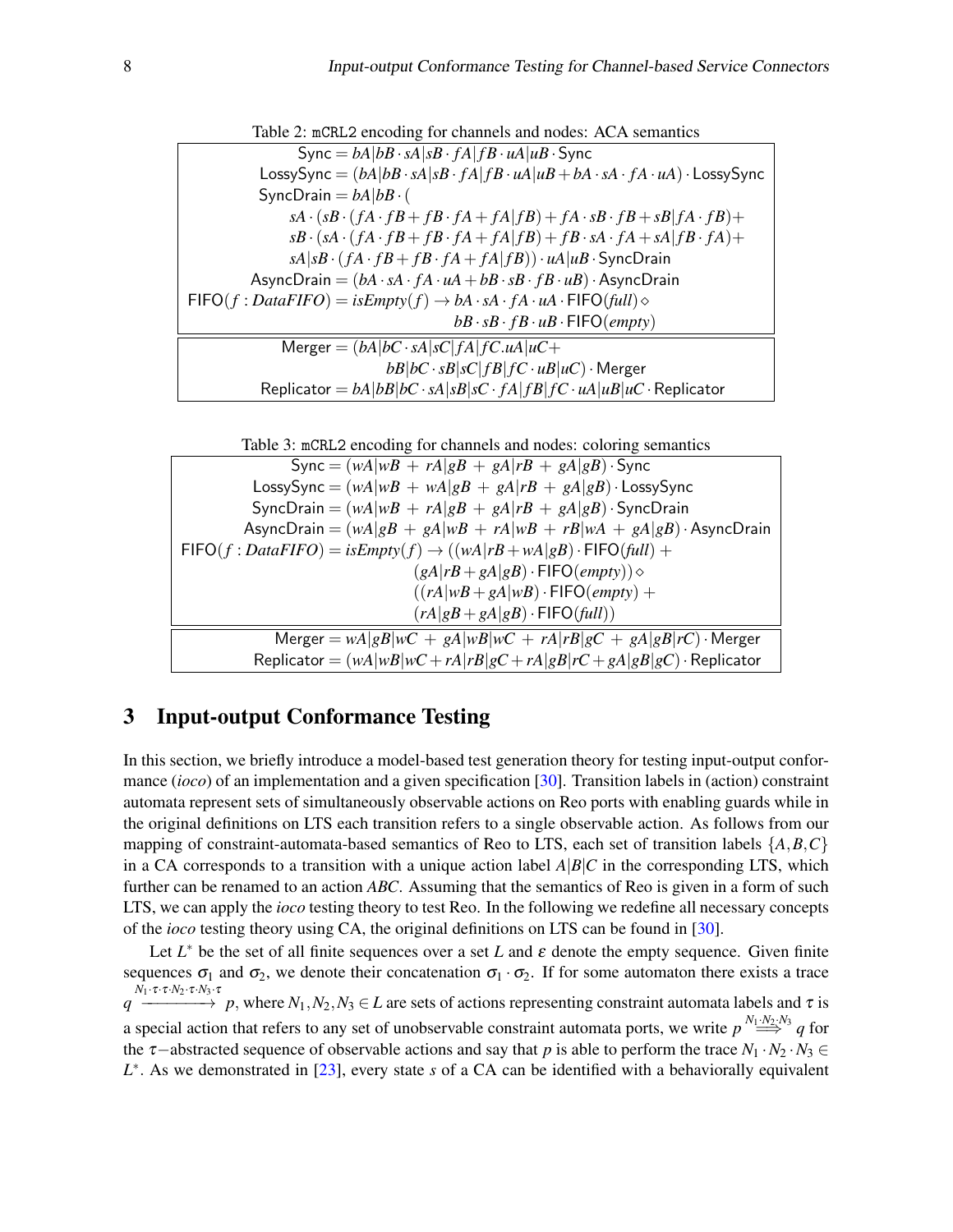mCRL2 process *p*. We exploit this correspondence in the rest of the paper and do not distinguish between CA states and processes associated with these states. The following definitions are needed to formally define the *ioco* testing relation for a given specification and a system implementation.

**Definition 3.1** Let p be a process associated with the initial state  $s_0$  of a constraint automaton  $\mathscr{A} =$  $(S, \mathcal{N}, \to, s_0)$  *and*  $\sigma \in L^*$  *where*  $L = 2^{\mathcal{N}} \times DC$  *is a set of the constraint automaton labels.* 

- *1.*  $\text{init}(p) = \{ \rho \in L \cup \tau \mid p \xrightarrow{\rho} \}.$
- 2.  $trace(p) = {\sigma \in L^* | p \stackrel{\sigma}{\Longrightarrow}}$
- *3.*  $p$  after  $\sigma = \{p' | p \stackrel{\sigma}{\Longrightarrow} p'\}$
- *4. P***after**  $\sigma = \bigcup p$  after  $\sigma | p \in P$ , where  $P \subseteq S$  is a set of states.
- *5. P* **refuses** $A = \exists p \in P, \forall p \in A \cup \tau : p \stackrel{\rho}{\nrightarrow}$ , where  $P \subseteq S$  and  $A \subseteq L$ .
- *6.*  $der(p) = \{p' | \exists \sigma \in L^* : p \stackrel{\sigma}{\Longrightarrow} p'\}$
- *7. p has* finite behavior *if there is a natural number n such that all traces in traces*(*p*) *have length smaller than n.*
- *8. p is a* finite state *if the number of reachable states der*(*p*) *is finite.*
- *9. p is* deterministic *if, for all*  $\sigma \in L^*$ , *p* after  $\sigma$  *has at most one element.*
- *10. p* is image finite *if, for all*  $\sigma \in L^*$ , *p* after  $\sigma$  *is finite.*
- *11. p is* strongly convergent *if there is no state of p that can perform an infinite sequence of internal transitions.*
- 12.  $\mathcal{C}(\mathcal{A}(L))$  *is the class of image finite and strongly convergent constraint automata with labels in L.*

Definition 3.2 (Constraint automaton with Inputs and Outputs) *A* constraint automaton with inputs and outputs *is a constraint automaton*  $\mathscr{A} = (S, \mathscr{N}, \rightarrow, s_0) \in \mathscr{C} \mathscr{A}(L_I \cup L_U)$ , where  $L_I$  and  $L_U, L_I \cap L_U = \emptyset$ *are countable sets of disjoint input and output labels.*

LTS with inputs and outputs are used as formal specifications for *ioco* testing theory. Being a variant of LTS, constraint automata with inputs and outputs are used in our work to represent system-under-test specifications. This does not mean that these specifications have to be written explicitly in a form of automata: it suffices that a specification language, e.g., Reo, had semantics expressed in the form of constraint automata with inputs and outputs.

Definition 3.3 (Input-Output Constraint Automaton) *An* input/output constraint automaton *(IOCA) is a constraint automaton with inputs and outputs*  $\mathscr{A} = (S, \mathscr{N}, \rightarrow, s_0)$  *where all inputs are enabled in*  $a$ *ny reachable state, i.e.,*  $\forall s \in der(s_0), \forall N \subseteq L_I : s \stackrel{N}{\Longrightarrow}$ .

Let  $\mathscr{C}\mathscr{A}(L_I,L_U)$  denote the class of all constraint automata with inputs in  $L_I$  and outputs in  $L_U$ . The class of input-output constraint automata with inputs in  $L_I$  and outputs in  $L_U$  is denoted by  $\mathscr{I}\mathscr{OC} \mathscr{A}(L_I,L_U) \subseteq I$  $\mathscr{CA}(L_I, L_U)$ . A constraint automaton with inputs and outputs can be converted to an input-output constraint automaton by adding a self-loop transition with labels from *L<sup>I</sup>* to every reachable state. This operation is called *angelic completion* [\[30\]](#page-16-10). Input-output constraint automata are used to model systems in which inputs are initiated by the environment and never refused by the system and outputs are initiated by the system and never refused by the environment. The input enabledness of system implementations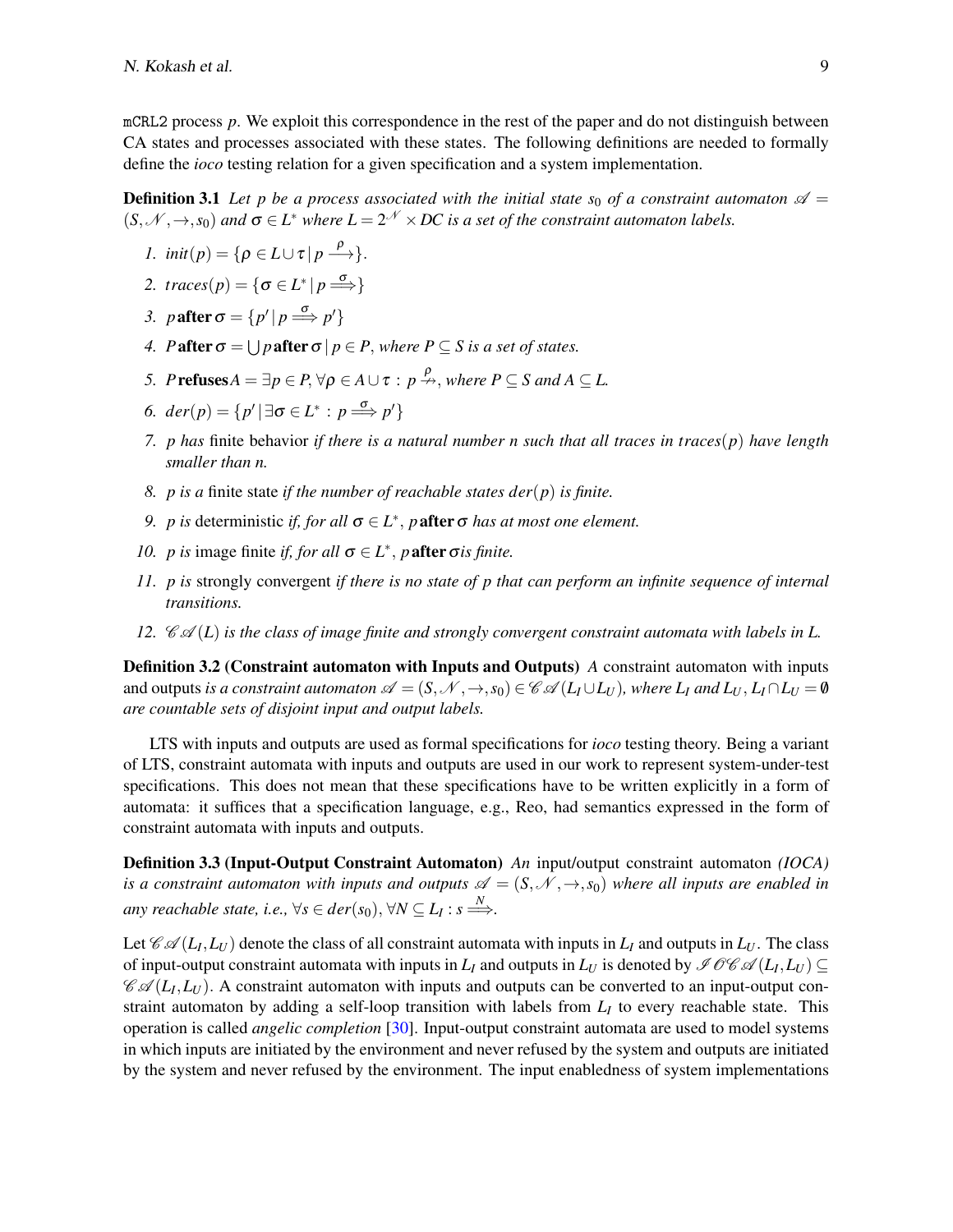is required in *ioco* testing theory to define the relation between the inputs generated by the tester and the observable outputs.

Since input-output constraint automata are just a particular type of constraint automata, all definitions for the latter apply, including the definitions of product and hiding operations. A state *q* of a process *p* without output actions, i.e.,  $\forall \rho \in L_U | q \stackrel{\rho}{\nrightarrow}$ , is called *suspended* or *quiescent* and is denoted  $\delta(q)$ . The external observer of a system in a quiescent state does not see any outputs. Such a situation with no observations can be considered as a special action, denoted as  $\delta$ . In our test cases, we allow system transitions  $p \stackrel{\delta}{\longrightarrow}$  meaning that p cannot perform any output actions. It is also possible to extend traces with  $\delta$ , e.g.,  $p^{N_1} \stackrel{\delta N_2 \cdot N_3}{\Longrightarrow}$ , where  $N_1, N_2 \in L_I, N_3 \in L_U$ , expresses the fact that after the input  $N_1$  was observed, the system remained quiescent, while after the input  $N_2$ , the system produced output  $N_3$ . The *quiescent traces* of *p* are those that may lead to quiescent states, i.e.,

$$
Qtraces(p) = \{ \sigma \in L^* | \exists p' \in (p \text{ after } \sigma) : \delta(p') \}.
$$

Traces that may contain the quiescence action are called *suspension traces*. More formally, the suspension traces are

$$
Straces(p) = \{ \sigma \in L_{\delta}^* \, | \, p_{\delta} \stackrel{\sigma}{\longrightarrow} \},
$$

where  $L_{\delta} = L \cup \delta$  and  $p_{\delta}$  is a process defined by a constraint automaton  $\mathscr{A} = (S, \mathscr{N}, \rightarrow, s_0)$  with inputs *L*<sub>*I*</sub>, outputs  $L_U \cup \delta$  and a transition relation  $\to \cup \to_{\delta}$ , such that  $\to_{\delta} = \{s \stackrel{\delta}{\longrightarrow} s | s \in S, \delta(s)\}.$ 

To test a system using the *ioco* testing theory, we assume that a tester is an environment which is able to provide inputs and observe system outputs including quiescence. This environment must be able to accept any output produced by the system. Thus, the behavior of a tester can be modeled as IOCA with inputs and outputs exchanged. The occurrence of a special symbol  $\theta \notin L_I \cup L_U \cup \tau \cup \delta$  in tests indicates the detection of quiescence. Practically this means that the tester has to wait for a certain time-out to conclude that the system did not produce an output. Since test case execution must always lead to a verdict, we include two special states reachable from any other state of a testing IOCA: **fail**, **pass**  $\in S$ . Thus, a test case is defined as follows in *ioco*:

Definition 3.4 (Test case) *A* test case *t for an implementation with inputs in L<sup>I</sup> and outputs in L<sup>U</sup> is an*  $\mathit{IOCA} \ \mathscr{A} = (S, \mathscr{N}, \rightarrow, s_0) \in \mathscr{IOCA} \ \mathscr{A}(L_I, L_U \cup \theta)$  such that

- *t is finite and deterministic;*
- *S contains two special states* **pass** *and* **fail**, **pass**  $\neq$  **fail***;*
- *t has no cycles except those in states* pass *and* fail*;*
- $\bullet \ \forall s \in S \text{ it holds that } init(s) = a \cup L_U \, | \, a \in L_I \text{ or } init(s) = L_U \cup \theta.$

The class of test cases for implementations with inputs in  $L_I$  and outputs in  $L_U$  is denoted  $\mathcal{TPI}(L_U, L_I)$ . A run of a test case  $t \in \mathcal{TPI}(L_U, L_I)$  with an implementation under test  $i \in \mathcal{IOCAL}(L_I, L_U)$  corresponds to the parallel synchronization of behavior expressed by the tester and the system. However, the usual parallel synchronization needs to be extended to account for special labels  $\delta$  and  $\theta$ . Such an extension, denoted by  $t||i$ , is defined by the following inference rules:

$$
\frac{i\xrightarrow{\tau}i'}{t\,|\,|i\xrightarrow{\tau}t\,|\,|i'}\quad \frac{t\xrightarrow{a}t',\quad i\xrightarrow{a}i'}{t\,|\,|i\xrightarrow{a}t\,|\,|i'}\quad \frac{t\xrightarrow{\theta}t',\quad i\xrightarrow{\delta}}{t\,|\,|i\xrightarrow{\theta}t\,|\,|i'}.
$$

Here  $a \in L_1 \cup L_1$ . The resulting system runs without deadlocks. This property follows immediately from the definition of test cases: since  $\forall s \in S$  it holds that  $init(s) = a \cup L_U | a \in L_I$  or  $init(s) = L_U \cup \theta$ , we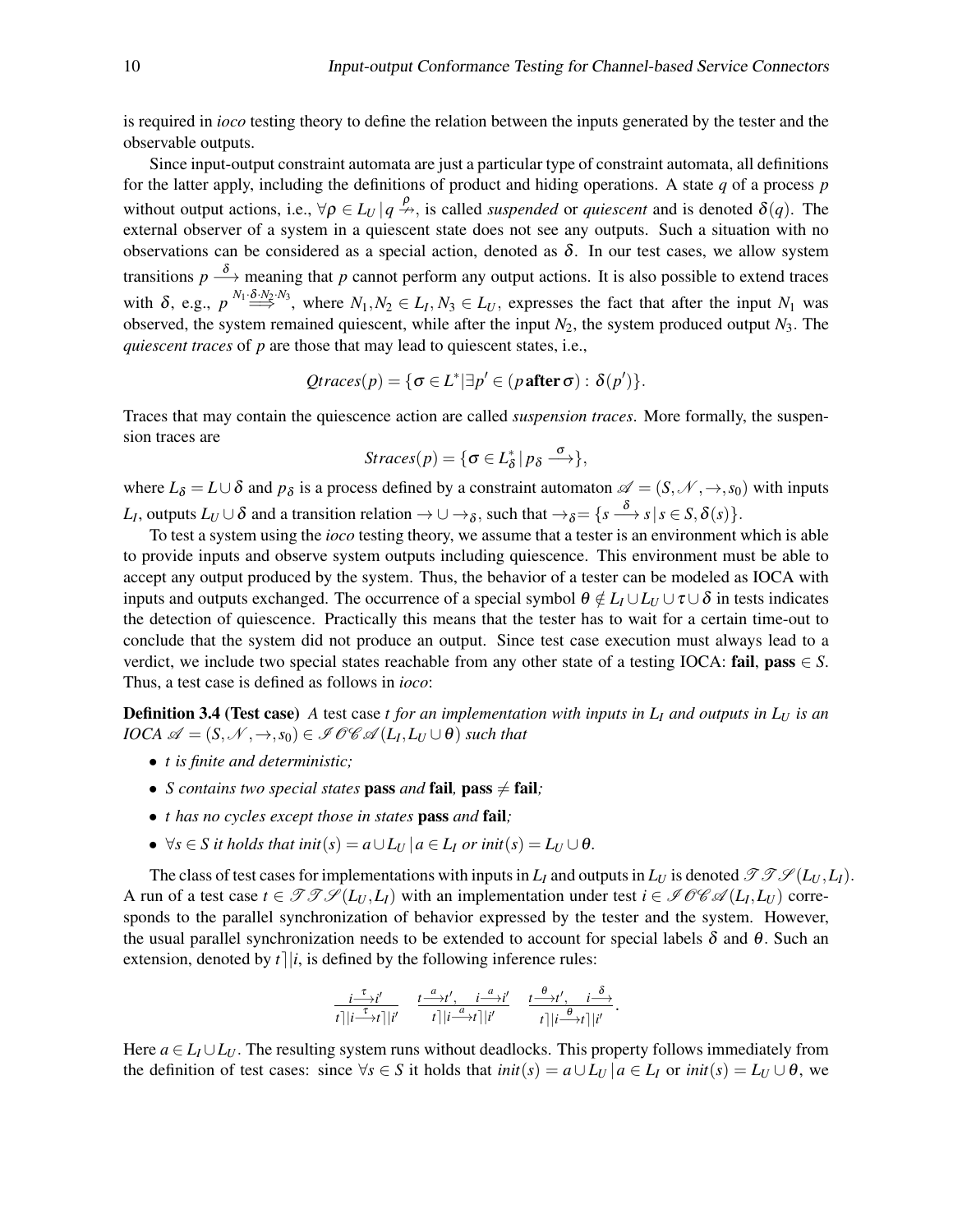

<span id="page-10-1"></span>Figure 4: Specifications of a Reo connector and its wrong implementation (Example 1)

can conclude that either an action *a* can always be performed on the implementation or *i* produces some output *x* ∈ *L<sup>U</sup>* ∪θ.

**Definition 3.5 (***Ioco* **relation**) *Given a set of inputs L<sub>I</sub> and a set of outputs L<sub>U</sub>, the relation ioco*  $\subseteq$ I OC  $\mathscr{A}(L_I,L_U) \times \mathscr{CA}(L_I,L_U)$  is defined as follows:

 $i$ **ioco** $s = \forall \sigma \in \text{Straces}(s) : \text{out}(i \text{ after } \sigma) \subseteq \text{out}(s \text{ after } \sigma)$ 

*where for any state s of a CA out*( $s$ ) = { $x \in L_U | s \longrightarrow$ } ∪  $\delta | \delta(s)$  *and for a set of states S out*( $S$ ) = ∪{*out*(*s*)|*s* ∈ *S*}

For more details about *ioco* testing theory, i.e., test generation algorithm and the analysis of its coverage, refer to [\[30\]](#page-16-10). The extension of *ioco* to test component-based systems is presented in [\[17\]](#page-16-12). Aichernig and Weiglhofer propose a unification of *ioco* relation by lifting the definition from LTS to reactive processes. In the rest of this paper, we discuss the application of the presented testing theory to detect errors in implementations of Reo coordination protocols. Given a Reo circuit specification, we use the *ioco*-based test generation algorithm to produce sets of inputs and judge the correctness of the implementations by observing its outputs. Inputs in our approach essentially represent sets of boundary ports of the circuit ready to accept data items while outputs are actual observations of dataflow on these ports.

### <span id="page-10-0"></span>4 Testing Channel-based Service Connectors

To enable testing of Reo connectors, we extend constraint automata with actions that represent input/output events. Figure [4](#page-10-1) shows a Reo connector specification and an erroneous implementation where Sync and FIFO channels are swapped. Figure [5](#page-11-0) shows another sample specification and a wrong implementation where the SyncDrain channel is erroneously added to the circuit. The goal of testing is to detect such errors automatically by providing inputs and observing outputs obtained from a wrong implementation which do not occur in the specification. Note that we use Reo to model both a specification and an erroneous implementation for illustration purposes only. In practice these errors may correspond to wrong implementation code such as e.g., wrong type of communication (synchronous vs. asynchronous) in the first example or wrongly enforced synchronization on two ports in the second example.

To obtain connector specifications suitable for testing, we combine the idea of explicit representation of pending requests introduced in intentional automata with constraint automata semantics for Reo. Thus, for every boundary Reo port *A* we introduce two actions ?*A* and !*A* that represent an external request for this port to accept or dispense a data item and the actual observation of data flow on the circuit node *A*, respectively. Thus, our representation of boundary nodes in mCRL2 will be as follows: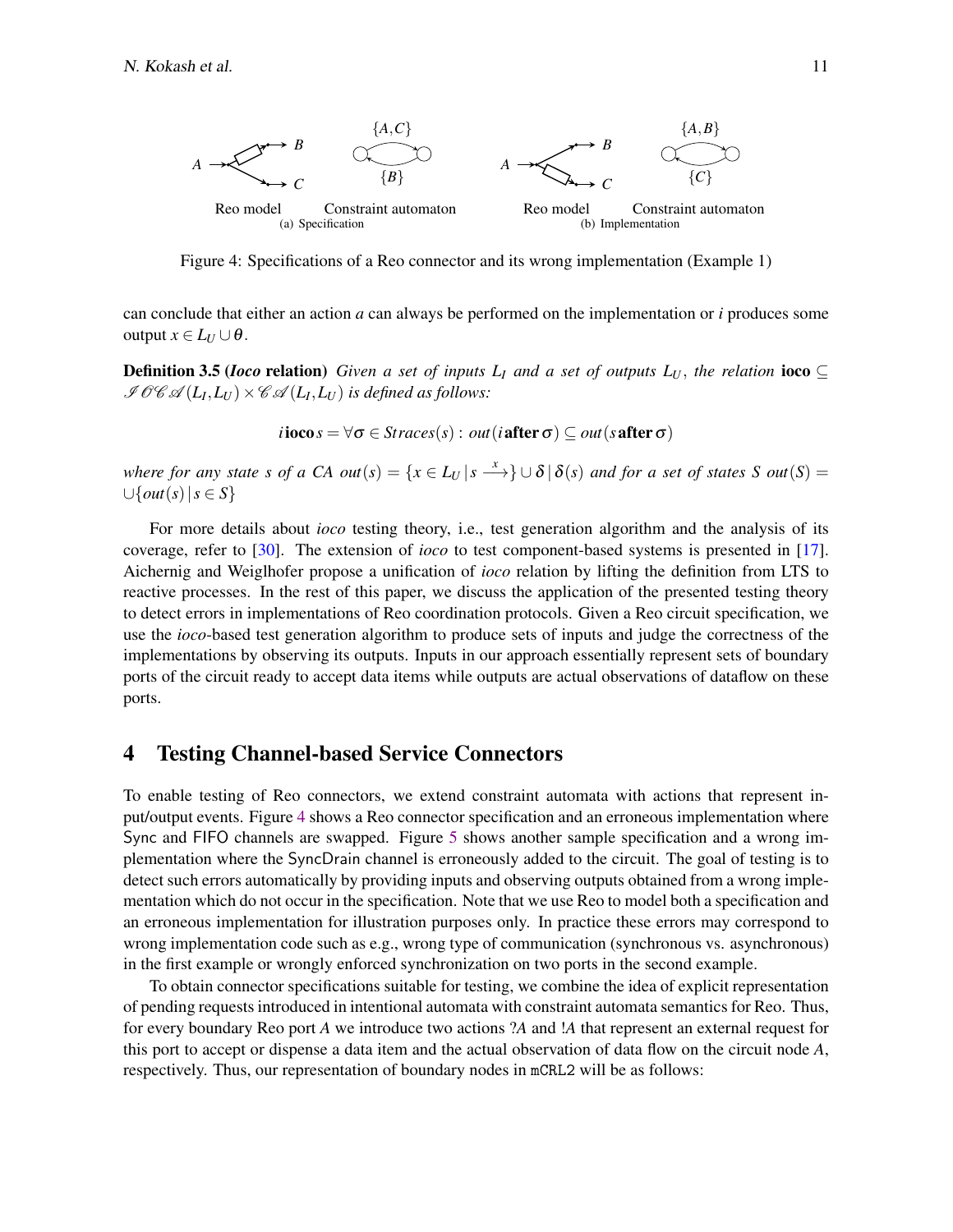

<span id="page-11-0"></span>Figure 5: Specifications of a Reo connector and its wrong implementation (Example 2)

 $M$ erger =  $?C \cdot (A|!C + B|!C) \cdot M$ erger; Replicator =  $?A \cdot A|B|C \cdot$  Replicator; Router =  $?A \cdot (!A|B + !A|C) \cdot$  Router;

Here we assume that the merger node has two internal input ports *A* and *B* and a boundary output port *C* while the replicator and the router nodes have one input boundary port *A* and two internal output ports *B* and *C*. It is not allowed in Reo to have a boundary node which serves both as input and output port. Taking into account that we label input and output events on the same port using different action names (decorated with ? and !, respectively), we can conclude that for a Reo circuit with all disjoint port names the requirement  $L_I \cap L_U = \emptyset$  holds. Figure [6](#page-12-0) shows constraint automata with inputs and outputs for the specification and implementation of Reo connectors in Example 1.

Aichernig et al. [\[1\]](#page-15-11) developed a tool for testing Reo based on the representation of connectors as designs and specifying them in Maude. The authors claim that testing theories based on finite-state machines are not suitable for testing Reo since in Reo not all input events are followed by output events. While this is true assuming that Reo circuit specifications are provided in the form of basic constraint automata, observe that with our mapping schema we can distinguish a situation when some input item is rejected by a circuit from the case when this item is accepted by the circuit but does not appear on any of the output ports, e.g., destroyed by a SyncDrain or LossySync channels. In fact, any data item supplied by an environment that enters a circuit through an input boundary port *A* generates an output event !*A*. Similarly, any output event !*B* observed on the boundary output port *B* can only follow the preceding input event ?*B* triggered by the environment. Furthermore, in contrast to earlier approaches based on input/output finite state machines [\[12,](#page-15-12) [27\]](#page-16-13), the *ioco* testing theory allows us to "observe" outputs with no data flow on Reo ports (quiescence). We now illustrate why such an extended semantic model is needed to test Reo. In Example 2, the behavior of the circuit in the specification is more general than the behavior of the implemented circuit: for any data input through the input boundary port *A* in the specification, data flow on the port *B*, port *C* or both of them simultaneously will be eventually observed. In contrast, in the implementation data flow on ports *B* and *C* will be always observed simultaneously. If we generate test cases based on constraint automata, we always observe outputs that are a subset of the admissible outputs in the specification. However, if we explicitly take into account requests from the environment to supply/consume data, we can detect the difference in the circuit implementation. Thus, after observing the input events ?*A* and ?*B* and the output event !*A*, the specification will expect the observation of the action !*B* while the presented wrong implementation will be quiescent.

Many existing semantic models for Reo operate at the level of observable data flow on Reo ports and do not specify what happens with possibly multiple requests arriving at the boundary nodes. There are several strategies to handle these requests: for every port *A* with a pending request ?*A* on the arrival of another request ?*A* we can (a) ignore the second request, (b) substitute the initial request with the new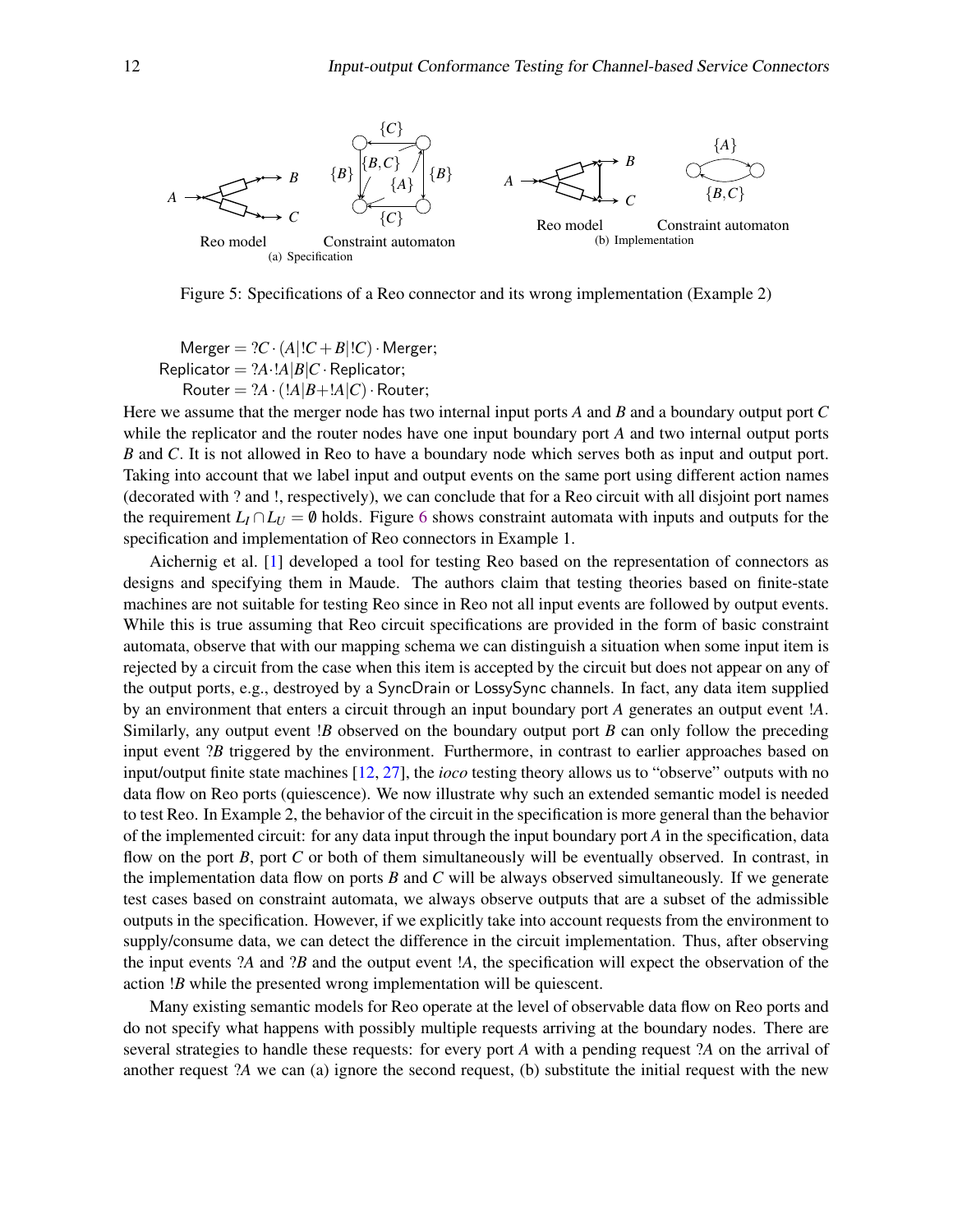

<span id="page-12-0"></span>Figure 6: Example 1: Constraint automaton with inputs and outputs for the specification of a Reo connector and its wrong implementation



<span id="page-12-1"></span>Figure 7: Input request handling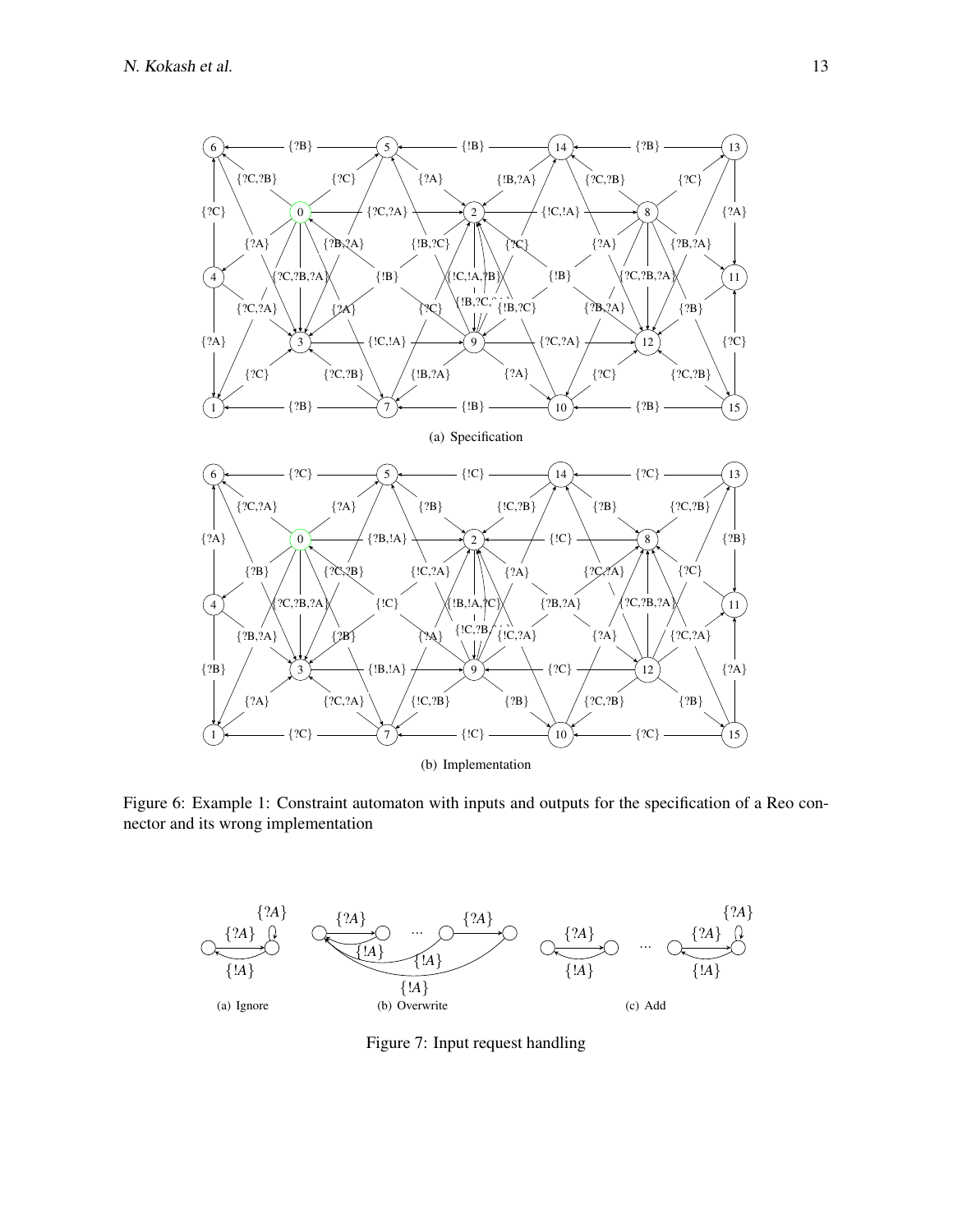request, (c) add the second request to the waiting line to be processed by the circuit, e.g., on the FIFO basis. Figure [7](#page-12-1) shows constraint automata with inputs and outputs-based specifications for the aforementioned strategies. Note that it makes sense to distinguish between the first and the second strategies only for data-aware requests. For data-agnostic circuits it matters only how many requests the circuit needs to process. In the third case, we have to assume that the queue for pending requests is bounded in order to keep the model finite, and after its limit is reached, the further requests are either ignored or overwrite previous ones. What is important is that in all three cases we can see that Reo connector specifications can be represented by constraint automata with inputs and outputs that are input enabled. Based on this observation, we can apply angelic completion for constraint automata with inputs and outputs generated from Reo circuits as discussed above to obtain an input-output constraint automaton without affecting the actual behaviour of the circuit: for any input request ?*A* a subsequent request can influence the behavior of the circuit only after the first request is processed, i.e., action !*A* is observed, and, thus, adding loops with labels from  $L_I$  to each state does not change the semantics of the circuit.

An interesting result follows from the precongruence property for input enabled specifications [\[30\]](#page-16-10) (see Proposition 3) and the fact that our generated constraint automata-based specifications are input enabled.

**Proposition 4.1** *For any two pairs of connector implementations and specifications,*  $i_k \in \mathscr{I}$  *OC*  $\mathscr{A}(L_{I_k},L_{U_k})$ and  $s_k\in\mathscr{I}$  OC  $\mathscr{A}(L_{I_k},L_{U_k}),$   $k=1,2$  with disjoint sets of input/output labels, i.e.,  $L_{I_1}\cap L_{I_2}=L_{U_1}\cap L_{U_2}=\emptyset$ , *it holds that*

 $i_1$  ioco $s_1$  *and i*2 ioco $s_2$  *implies*  $\partial_H(\Gamma_{H \to \{\tau\}}(i_1 || i_2))$  ioco  $\partial_H(\Gamma_{H \to \{\tau\}}(s_1 || s_2)),$ 

where  $H=(L_{I_1}\cap L_{I_2})\cup (L_{U_1}\cap L_{U_2})$  denotes the set of observed actions on their connected ports while ∂*H*(·) *and* Γ*C*(·) *are the* mCRL2 *encapsulation and communication operators introduced in Section [2.2.](#page-4-1)*

Practically this means that the product operator on input-output constraint automata preserves the *ioco* relation and testing of Reo connectors can be performed compositionally.

# <span id="page-13-0"></span>5 Tool Support

To automate testing of Reo, we integrated the JTorX tool into the ECT environment. JTorX is a Javabased tool to test whether the *ioco* relation holds between a given specification and a given implementation. JTorX expects the specification to be given in a form of an LTS represented, e.g., in Aldebaran (.aut) or GraphML format. Thus, we employ our Reo to mCRL2 conversion framework to generate LTSs that are behaviorally equivalent to constraint automata with inputs and outputs introduced in Section [3.](#page-7-0) A detailed description of Reo to mCRL2 mapping plug-in is available in [\[24\]](#page-16-4). To include input/output actions into an mCRL2 specification generated from the graphical Reo circuit, select the *I/O actions* check box on the mapping parameters panel. This option can be chosen in combination with coloring and ACA-based mappings. The corresponding mCRL2 code will appear in the integrated text editor. An LTS with input and output events can be obtained from the generated mCRL2 code by pressing the *Show LTS* button and saved in the .aut format afterwards. The JTorX tool does not recognize synchronized input and output actions in the form of mCRL2 multiactions. Therefore, we additionally developed a simple script that converts labels of the form  $iA|iB$  and  $oA|oB$  into  $\{?A, ?B\}$  and  $\{'.A, !B\}$ , respectively. Similarly to mCRL2, all actions represented by a set of labels on a single transition in the LTS operated on by JTorX must happen simultaneously, and thus our transformation does not affect the outcome of testing.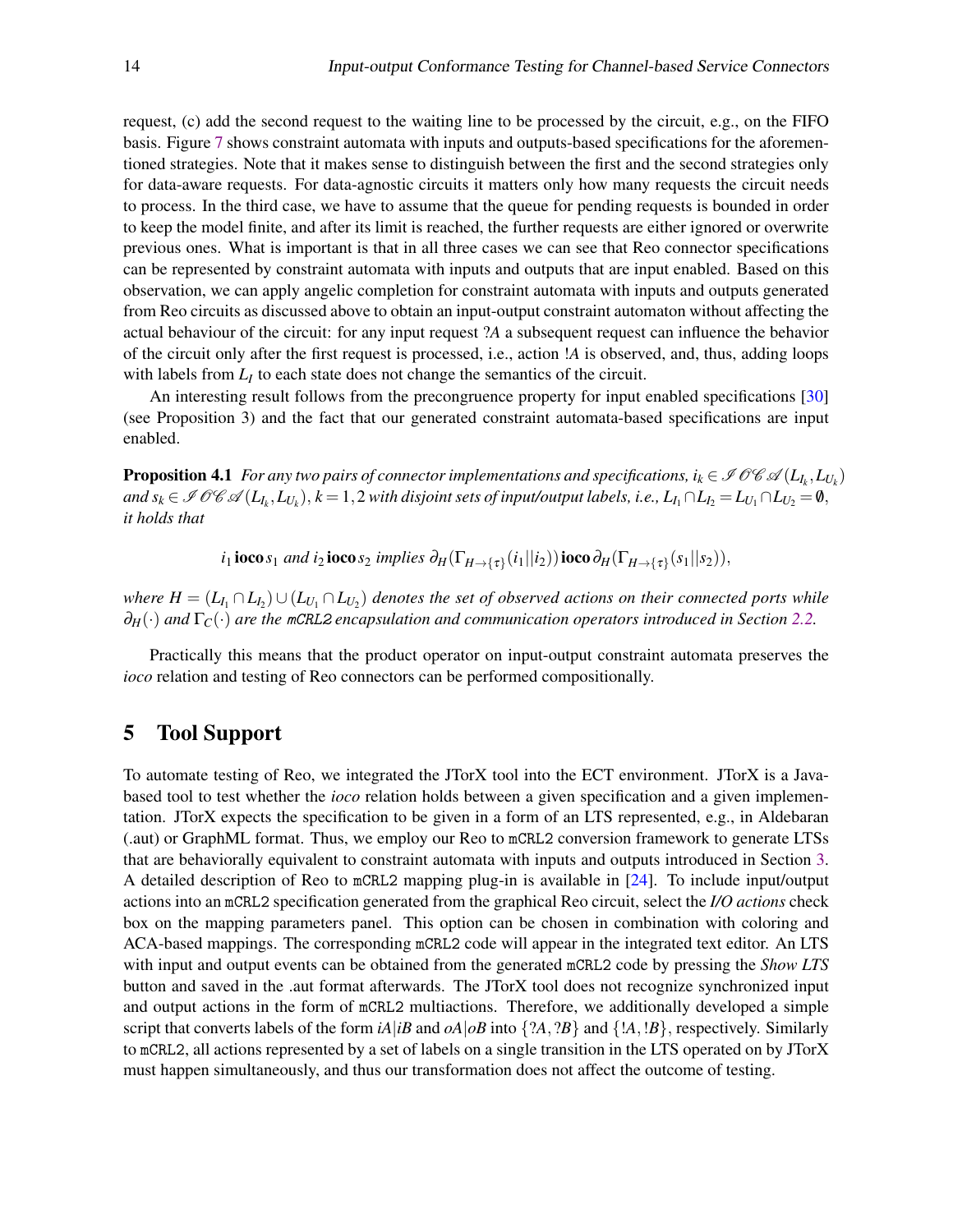| $\sqrt{10}$                                                                                  |                                                |                           | $\Box$ olx                              |  |  |  |
|----------------------------------------------------------------------------------------------|------------------------------------------------|---------------------------|-----------------------------------------|--|--|--|
| File View Help                                                                               |                                                |                           |                                         |  |  |  |
| Configuration:                                                                               |                                                |                           |                                         |  |  |  |
| Config Items<br>Components                                                                   |                                                |                           |                                         |  |  |  |
|                                                                                              |                                                |                           |                                         |  |  |  |
| Model:<br>C:\WORK\TEST GENERATION\Case study\test2\Spec.aut                                  |                                                |                           | View<br>Browse                          |  |  |  |
| Instantiator:                                                                                |                                                |                           |                                         |  |  |  |
|                                                                                              |                                                |                           |                                         |  |  |  |
| Guide:<br>$\overline{\mathbf{v}}$<br>use trace below (add epsilon label to end states)       |                                                |                           |                                         |  |  |  |
|                                                                                              |                                                |                           |                                         |  |  |  |
|                                                                                              |                                                |                           |                                         |  |  |  |
| $\overline{\mathbf{v}}$<br>simulation of given model - directly connected<br>Implementation: |                                                |                           |                                         |  |  |  |
| View<br>C:\WORK\TEST GENERATION\Case study\test2\ImplWrong.aut<br>Browse                     |                                                |                           |                                         |  |  |  |
| Instantiator:                                                                                |                                                |                           |                                         |  |  |  |
|                                                                                              |                                                |                           |                                         |  |  |  |
|                                                                                              |                                                |                           |                                         |  |  |  |
| $1\,$<br>seconds<br>Timeout:                                                                 | $\overline{\textbf{v}}$                        |                           |                                         |  |  |  |
| 7in lout<br>Interpretation:                                                                  | $\overline{\mathbf{v}}$<br>Trace kind: Straces |                           | Delta: Precognize V synth               |  |  |  |
|                                                                                              |                                                |                           | $\boxed{\checkmark}$ angelic completion |  |  |  |
|                                                                                              |                                                |                           |                                         |  |  |  |
|                                                                                              |                                                |                           |                                         |  |  |  |
| UtracesCheck   IocoCheck   Test   Simulate trace in SUSPAUT                                  |                                                |                           |                                         |  |  |  |
|                                                                                              |                                                |                           |                                         |  |  |  |
|                                                                                              |                                                |                           |                                         |  |  |  |
| #Results: 5<br>Selected result:<br>Check                                                     | Simulate in Model<br>Simulate in Impl   Save   |                           |                                         |  |  |  |
|                                                                                              |                                                |                           |                                         |  |  |  |
| Failures:                                                                                    |                                                |                           |                                         |  |  |  |
| Suspension Trace                                                                             | Implementation Outputs                         | Specification Outputs     | Unexpected Outputs                      |  |  |  |
| ?A. !A?B                                                                                     | $\{$ delta $\}$                                | { !B, !B?A, !B?C, !B?CA } | ${dela}$                                |  |  |  |
| 7A . IA?C                                                                                    | { delta }                                      | {IC, IC?A, IC?B, IC?BA}   | { delta }                               |  |  |  |
| ?BA . !A                                                                                     | $\{$ delta $\}$                                | { !B, !B?A, !B?C, !B?CA } | ${dela}$                                |  |  |  |
| ?CA . !A                                                                                     | { delta }                                      | { IC, IC?A, IC?B, IC?BA } | { delta }                               |  |  |  |
| 7BA . IA . 7A                                                                                | ${dela}$                                       | ${IB, IB7C}$              | ${dela}$                                |  |  |  |
| Messages:                                                                                    |                                                |                           |                                         |  |  |  |
| simulator: 3 : trace diverged from model, which does not have: delta<br>$\wedge$             |                                                |                           |                                         |  |  |  |
| $\overline{\vee}$<br>$\overline{\phantom{0}}$                                                |                                                |                           |                                         |  |  |  |
|                                                                                              |                                                |                           |                                         |  |  |  |
| $0$ of $0$<br>$0$ of $0$                                                                     |                                                |                           |                                         |  |  |  |
|                                                                                              |                                                |                           |                                         |  |  |  |

<span id="page-14-0"></span>Figure 8: Testing Reo with JTorX: generated test cases for Example 2

The implementation is either given in a form of LTS or it is a real program. In the latter case, JTorX needs to be able to interact with it, e.g., via the TCP protocol or via an adapter. For testing connector implementations against constraint automata specifications, we can supply both the specification and the implementation in the form of LTS representing their input/output constraint automata semantics. Similarly, for testing implementations of business protocols modeled with Reo, we can obtain LTSs by converting execution code, i.e., BPEL, to Reo [\[29\]](#page-16-14), and then to mCRL2, and, finally, to LTS as described above. However, as this approach requires each translation step to preserve the semantics of the original code, which is not always feasible, a more natural approach would be to develop adapters that execute tests generated by JTorX and observe outputs produced by the real system under test. There is an ongoing work on developing such an adapter for JTorX to communicate with the distributed implementation of Reo in Java  $[15]$ .

Figure [8](#page-14-0) shows a screenshot of the JTorX tool with tests generated for Example 2. The highlighted line shows a test case discussed in Section [4](#page-10-0) on which the wrong implementation fails to yield the expected outputs and remains quiescent. Using JTorX, one can simulate test case execution to show traces corresponding to the violated test cases on both specification and implementation LTSs. In our future work, we will develop a plug-in to simulate such test violation traces using Reo animation engine [\[5\]](#page-15-6).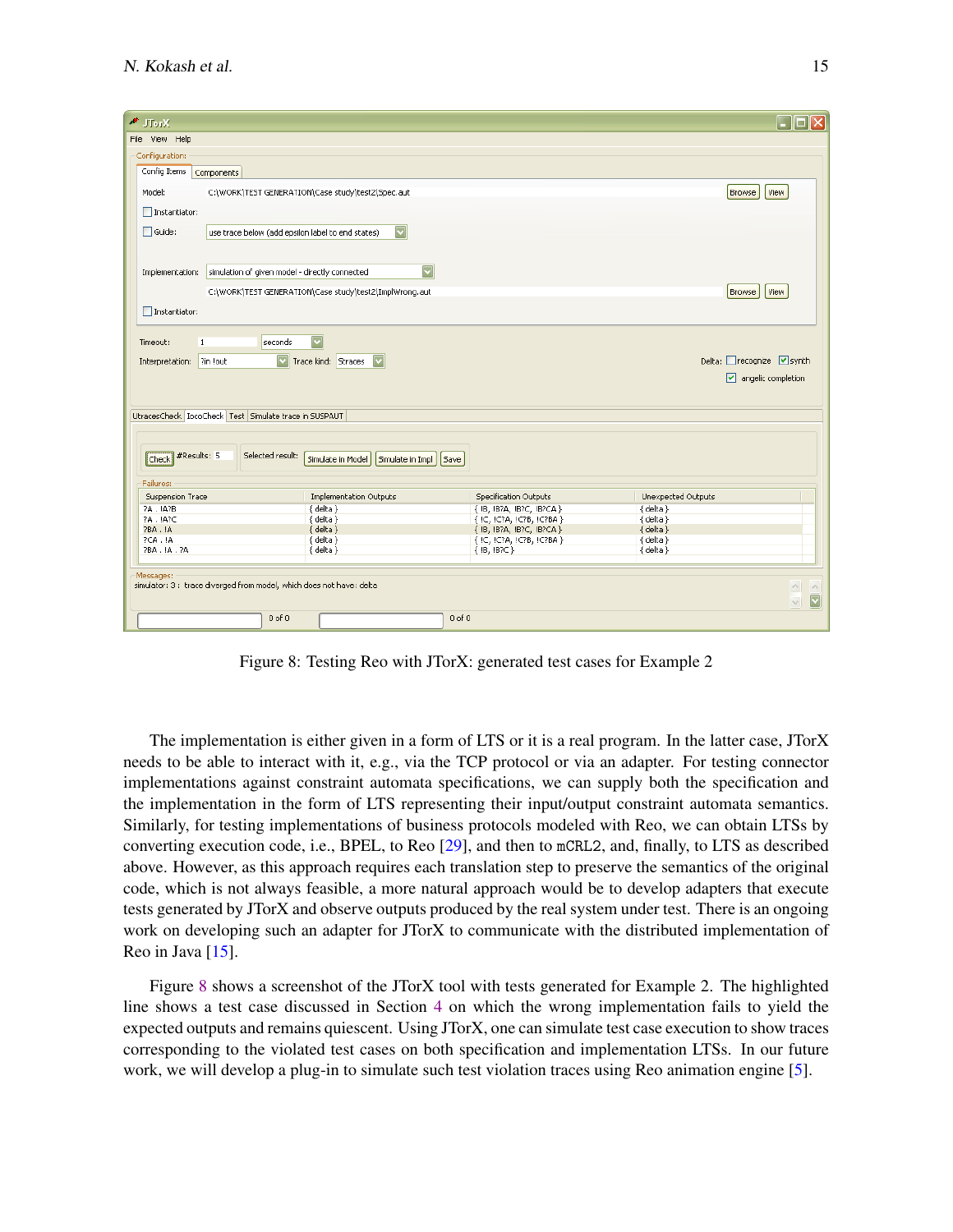# <span id="page-15-10"></span>6 Conclusions

In this paper, we presented an approach to testing models in the Reo coordination language using the *ioco* testing theory. The approach is based on mapping of automata-based semantic models for Reo to the process algebra mCRL2 and reuse of existing state-space generation and model-based testing tools. We extended the semantic model for Reo with input/output events and showed that the generated specifications are suitable for testing. In contrast to the previous work on testing Reo [\[1\]](#page-15-11), where basic connectors are specified equationally and their composition is encoded by means of rewrite rules, no additional effort is required to obtain testable specifications and implementations in our framework. We also expect compositionality of testing Reo with *ioco* to be a useful property that will allow us to assure quality of large process models.

In our future work, we will investigate the applicability of several extensions of *ioco* relation, namely, *symbolic ioco* (*sioco*) [\[18\]](#page-16-16) and *timed-ioco* (*tioco*) [\[13\]](#page-16-17), to test time and data-aware Reo circuits.

# References

- <span id="page-15-11"></span>[1] B. K. Aichernig, F. Arbab, L. Astefanoaei, F. S. de Boer, M. Sun & J. Rutten (2009): *Fault-Based Test Case Generation for Component Connectors*. In: Proc. TASE 2009, pp. 147–154, doi[:10.1109/TASE.2009.14.](http://dx.doi.org/10.1109/TASE.2009.14)
- <span id="page-15-9"></span>[2] J.F. Groote et al. (2007): *The Formal Specification Language* mCRL2. In E. Brinksma et al., editor: Methods for Modelling Software Systems, IBFI, Schloss Dagstuhl, pp. 1–34.
- <span id="page-15-0"></span>[3] F. Arbab (2004): *Reo: A Channel-based Coordination Model for Component Composition*. Mathematical Structures in Computer Science 14, pp. 329–366, doi[:10.1017/S0960129504004153.](http://dx.doi.org/10.1017/S0960129504004153)
- <span id="page-15-3"></span>[4] F. Arbab, C. Baier, F. de Boer & J. Rutten (2007): *Models and Temporal Logical Specifications for Timed Component Connectors*. Software and Systems Modeling 6, pp. 59–82, doi[:10.1007/s10270-006-0009-9.](http://dx.doi.org/10.1007/s10270-006-0009-9)
- <span id="page-15-6"></span>[5] F. Arbab, C. Koehler, Z. Maraikar, Y.J. Moon & J. Proenca (2008): *Modeling, Testing and Executing Reo Connectors with the Eclipse Coordination Tools*. Tool demo session at FACS 2008.
- <span id="page-15-1"></span>[6] F. Arbab, N. Kokash & M. Sun (2008): *Towards Using Reo for Compliance-aware Business Process Modelling*. In T. Margaria & B. Steffen, editors: Proc. ISoLA 2008, LNCS 17, Springer, pp. 108–123, doi[:10.1007/978-3-540-88479-8](http://dx.doi.org/10.1007/978-3-540-88479-8$_$9) 9.
- <span id="page-15-4"></span>[7] C. Baier (2005): *Probabilistic Models for Reo Connector Circuits*. Journal of Universal Computer Science 11(10), pp. 1718–1748, doi[:10.3217/jucs-011-10-1718.](http://dx.doi.org/10.3217/jucs-011-10-1718)
- <span id="page-15-7"></span>[8] C. Baier, T. Blechmann, J. Klein & S. Klüppelholz (2009): A Uniform Framework for Modeling and Verifying *Components and Connectors*. In J. Field & V.T. Vasconcelos, editors: Proc. COORDINATION 2009, LNCS 5521, Springer, pp. 268–287, doi[:10.1007/978-3-642-02053-7](http://dx.doi.org/10.1007/978-3-642-02053-7$_$13) 13.
- <span id="page-15-2"></span>[9] C. Baier, M. Sirjani, F. Arbab & J. Rutten (2006): *Modeling Component Connectors in Reo by Constraint Automata*. Science of Computer Programming 61, pp. 75–113, doi[:10.1016/j.scico.2005.10.008.](http://dx.doi.org/10.1016/j.scico.2005.10.008)
- <span id="page-15-5"></span>[10] M. Bonsangue, D. Clarke & A. Silva (2009): *Automata for Context-dependent Connectors*. In J. Field & V.T. Vasconcelos, editors: Proc. COORDINATION 2009, LNCS 5521, Springer, pp. 184–203, doi[:10.1007/978-](http://dx.doi.org/10.1007/978-3-642-02053-7$_$10) [3-642-02053-7](http://dx.doi.org/10.1007/978-3-642-02053-7$_$10) 10.
- <span id="page-15-8"></span>[11] M. Bonsangue & M. Izadi (2010): *Automata Based Model Checking for Reo Connectors*. In: Proc. FSEN 2009, LNCS 5961, Springer, pp. 260–275, doi[:10.1007/978-3-642-11623-0](http://dx.doi.org/10.1007/978-3-642-11623-0$_$15) 15.
- <span id="page-15-12"></span>[12] L. du Bousquet & N. Zuanon (1999): *An Overview of Lutess: A Specification-based Tool for Testing Synchronous Software*. In: Proc. ASE'99, IEEE Computer Society, pp. 208–215, doi[:10.1109/ASE.1999.802255.](http://dx.doi.org/10.1109/ASE.1999.802255)